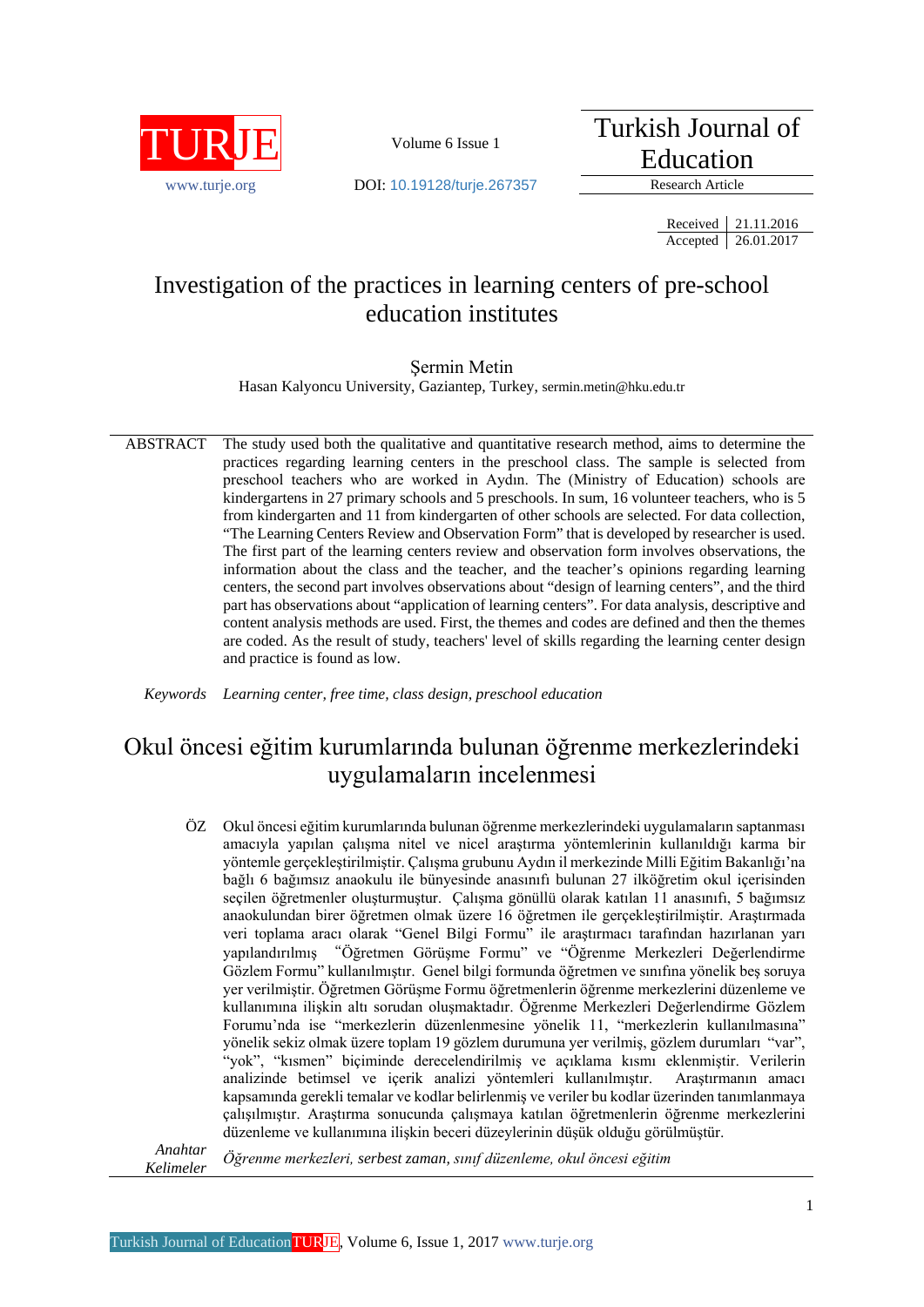#### **INTRODUCTION**

Education is a dynamic structure that consists of elements such as education context, personnel, physical setting, learning equipment, special designing. The appropriate of the physical setting/conditions, its consistency with the program content and the objectives, and its being designed to cooperate with all elements affecting learning is an inseparable part of the effective learning/teaching process. That is why; physical setting plays a significant role on the quality of preschool education (Karaküçük, 2008; Mashborn, 2008). Designing physical environment and the materials in pre-school years is the first and important step of education. Physical conditions have significance in teaching children how to play together, supporting their learning skills and increasing the quality of learning. Surfacing the existing capacities of children who are in contact with the physical environment they live in, is not limited to the facilities the environment provides them (Sanoff, 1995; Woolfolk, 2012). Physical environment that is accepted as the second teacher affects the development of the child as a whole and support their development at an optimum level with its characteristics such as safety, comfort, accessibility, enforcement, motivation, directionality/manipulation, identity, privacy to meet all the physiological and psychological needs and expectations of the children (Maxwell, 2007; Sanoff, 1995; Stankovic & Stojic, 2007).

Learning centers that are the main component of the learning environment and defined as learning area, activity area and, activity corner are defined as a place where children work in small groups or individually to facilitate children's trial and invention. Learning centers have the characteristic of a special environment with varying materials, certain physical borders where a number of experience and activities take place (MEB, 2013; Beaty, 2013; Biçer, 1994; De Carvalho, 2004; Diffily, Donaldson & Sassman, 2001; Prevast, 2003; Sanoff, 1995; West, 2011; Yalçın, 2011). While Caples (1996) mentions children's need for larger areas where they can deal with a number of activities and do inventions, Sanoff (1995) states that learning centers that are defined in different ways such as activity area, centers, corners, stations or game places in different countries and programs, are the designed forms of game areas that include different but parallel activities.

Designing learning centers is seen as a key factor for a successful education program (Butin and Woolums, 2009). For this reason, the learning centers design and time use should be well planned to ensure benefit of children at the desired level. The flexibility is an important point while creating learning centers. Because the children sage, developmental level, growth, besides needs and interests the relations with each other, specific characteristics for some learning centers as natural light, how many learning centers will be created and the learning centers width according to the child number and class size should be considered (Çakır, 2011; Null & Sima, 2000; Ömeroğlu-Turan & Turan, 1998). The classes with two learning centers oral ternating the use of the centres in small classes or the classes that the children size are extreme, will make learning centers use effective (MEB, 2013; Kandır, 2001). Another important point while designing learning center should be to create spatial differences that provide different learning opportunities and different activities according to the children interests (Çakır, 2011; Diffily at al., 2001; Knopf & Welsh, 2010; Poyraz & Dere, 2001). Moving lockers or compartments, different flooring materials, different wall colors, lighting changes, ceiling, or visual cues (such as flor height) of learning centers should be used to create the spatial differences (Diffily et.al., 2001; Pool & Carter, 2011; Stephens; 1996). Mills (1998) define that spatial differences should provide children material use, peer interaction, visibility and easy accessibility by children. The learning centers that are less interesting should be more attractive (Beaty, 2013; Diffily et. al., 2001; MEB, 2013; Prevost, 2003).

The learning centers, as a need of program context and to keep up, in the framework of different themes and concepts, should be developed, changed and renewed as needed; the interest to the learning centers should mainted by changing materials, using the concrete and real materials, and related to the daily and real life experiences (Diffily et.al., 2001; Lundgren, 1998; Moyer, 2001; Stephens, 1996; West 2011). Because of the difficulty of being and working in the same center for each child, the center choice and the explanation of how center choices made, is needed. by this practicum, the children can work on the centers they choice and change the center when the center is empty, so the children can use all the centers and the chaos is avoided (Beaty, 2013; Diffily et al. 2001; Güler, 2007; Kocamanoğlu, 2014; West, 2011 Çakır, 2011; Mills, 1998; Moyer, 2001; Pool & Carter, 2011) According to West (2011), the centers should be arranged, that 3-4 children can play together and children change in terms of centers and play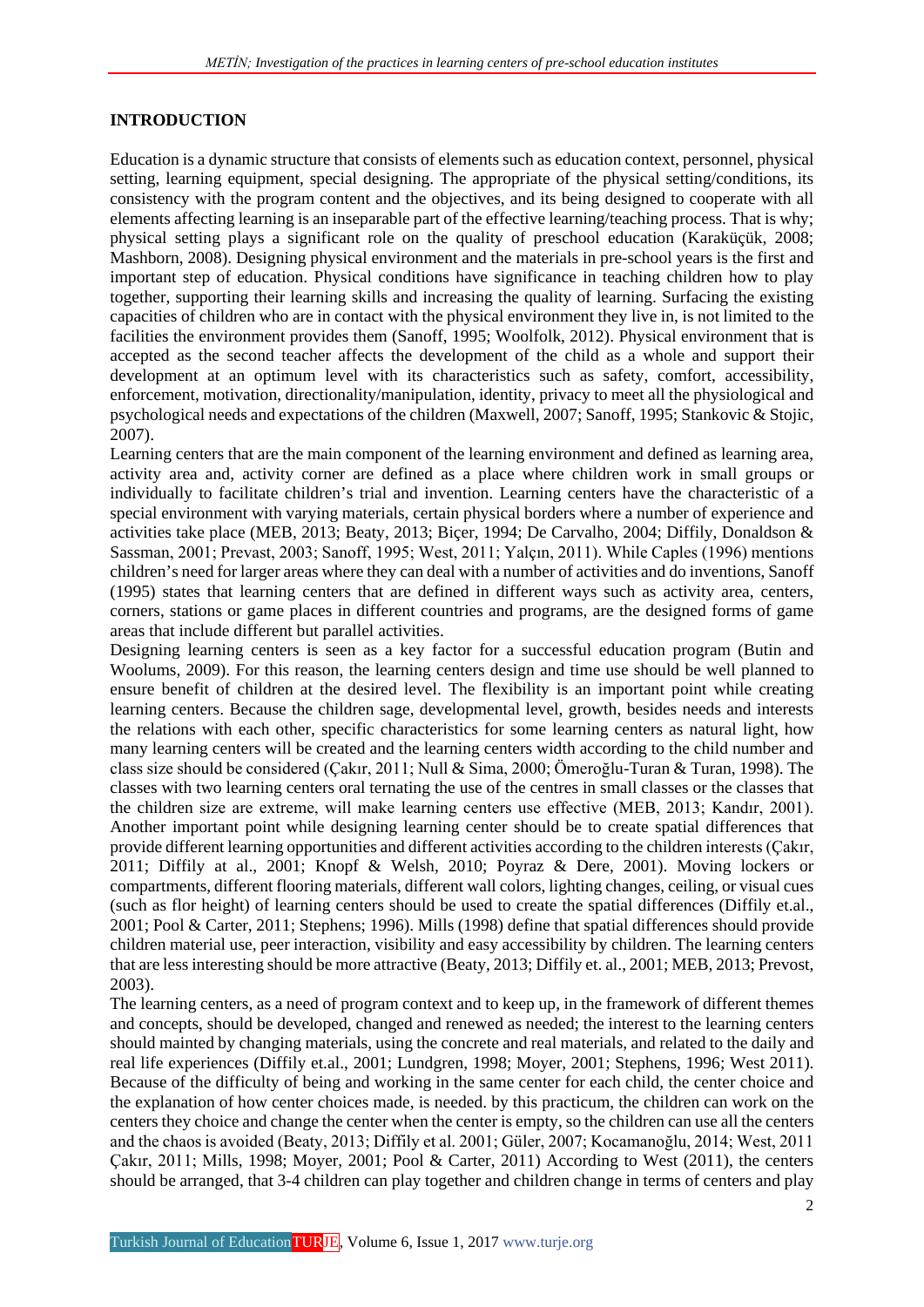friend is possible. Provesto (2003), stated that the learning centers should give opportunity for children play with different groups in different centers and children work with all the friends in class. the other point in terms of the learning centers effectiveness, how children use the learning centers, the points to consider while using the centers (being quiet, appropriate use, use of center as individual and/ or in groups for works for a period of time, center choice and use of materials, clean up the centers) should be decided with children, and supported by visual stimuli for children independent use. It is essential to guide children to follow up the rules (Anonymous, 2010 Beaty, 2013; Diffily et al. 2001

Learning centers in the pre-schools that have monotonous education provide children who are in need of dealing with different activities in varying fields, being active and mobile in the setting with independent work opportunities in many fields (Anonymous, 2010). Broadhead (2004), Diachenko (2011), McInnes (2009), Samuelsson and Carlsson (2008), Tzuo (2007) state that children's playing freely and making individual choices in the learning centers are the basis of the child centered education. They also fore front the fact that these centers provide unique game opportunities that improve their creative skills, social skills and taking responsibility of their own learning (cited in Wood, 2014). A number of studies mention that well-designed classroom environment and physical setting have profound effects on children's cognitive development (Burchinal, Piesner-Feinberg, Bryant, Clifford, 2000; Ceglowski & Bacigalupa, 2002; Burchinal & Cryer, 2003; Feyman, 2006; Maxwell, 2007; Scraf, Eisenberg, Deater-Deckard, 1994), on social-emotional and language development (Burchinal, Piesner-Feinberg, Bryant, Clifford, 2000; Hewes, 2014). While Coughlin et al. (1997) state that well-designed class atmosphere supports teacher's instruction and is supportive in children's independence, being social and in solving the problems they encounter, Anders et al. (2012) and Mashburn (2008) claim that it is also effective on children's academic skills especially reading and Berris and Miller (2011) writing and contribute to children's all development parts. Moreover, learning centers are claimed to be places that help children make use of their own inner strategies such as individual interest and learning styles, increasing personal skills, experiential learning as a result of children's active participation (Day, 2007). The researches in Turkey about the physical environment, that is essential with respect to education quality, focus on specific areas in early childhood education. The studies are about teachers' opinions regarding physical environment (Çakır, 2011; Durmuşoğlu, 2008; Erşan, 2011; Ünüvar, 2011), evaluation of physical environment and examınation of quality (Biçer, 1994; Göl-Güven, 2009; Güleş and Erişen, 2013; Kalkan & Akman, 2009; Karaküçük, 2008; Kubanç, 2014; Özgan, 2009; Tekmen, 2005; Yazıcı, Yellice & Özer, 2003; Solak, 2007), the effects of physical environment on development (Feyman, 2006; Yalçın, 2011). The studies regarding learning centers are, problems lived in learning centers (Göl-Güven, 2009; Uçar, 2007), practices regarding free time activities (Ogelman, 2014; Özyürek and Aydoğan, 2011), use of science and natüre center (Parlakyıldız & Aydoğan, 2004), qualification of book centers and (Deretarla-Gül & Erden, 2003) specific and limited edition studies about creating learning centers (Özsırkıntı at al., 2014) are made.

For this reason, the study aims to determine the teachers' problems about learning centers and define teachers use and the teacher's design of learning centers. The study is important because it gives information about the teachers' opinions regarding learning centers, teacher's design of learning centers, teachers' role regarding the children effective use of learning centers, whether teachers use curriculum effective.

#### **METHOD**

#### **Research Design**

Present study aiming at investigating the situations of the learning centers and the applications regarding its use applied survey method. This is due to the need of examining the teachers' perceptions of learning centers and the applications of using these centers in its own setting as a whole (Büyüköztürk, 2013; Creswell, 2014; Yıldırım & Şimşek, 2008).

#### **Participants**

In the study randomly selected teachers who were working in 6 independent pre-schools and 27 primary schools which had pre-schools in Aydın city center in 2014-15 academic year. The participants were selected on voluntary basis. 15 pre-school teachers (11 teachers from 27 schools with pre-schools and 5 teachers from independent pre-schools) participated in the study. All participants were female. The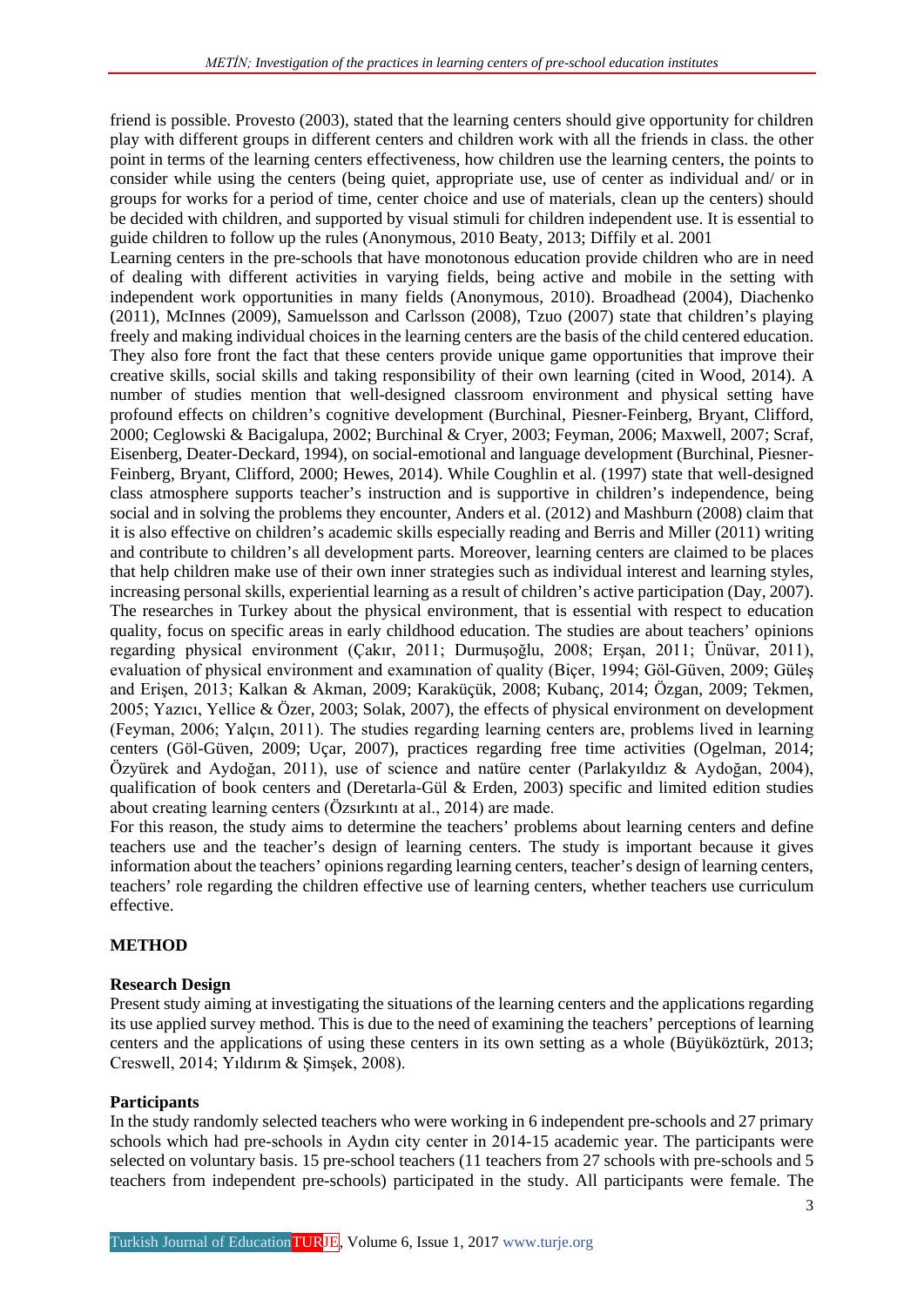education level of participants is 81.8 % were undergraduate graduates. The age of the participants are 60 % of teachers were between 36-41 years old and 40% were between 31-35.the time they work in the area are defined as, 31.3 % had 16-20 year of experience, and 25% had 11-15 year of experience.

| Table 1. Demographic Characters of Working Group |  |  |
|--------------------------------------------------|--|--|
|                                                  |  |  |

| Demographic characters    | n                | $\%$     |       |
|---------------------------|------------------|----------|-------|
| <b>Sex</b>                | Female           | 15       | 100,0 |
|                           | Male             | $\theta$ | 0.0   |
|                           | $30 - 35$        | 5        | 33.3  |
| Age                       | 36-45            | 10       | 66,7  |
|                           | Degree           | 13       | 86,7  |
| School type of graduation | Associate degree | 2        | 13,3  |
|                           | Preschool        |          | 40,0  |
| School Type               | Kindergarten     | 9        | 60,0  |
|                           | $5-10$ years     | 5        | 33.3  |
|                           | $11-15$ years    | 3        | 20,0  |
| Occupational seniority    | $16-20$ years    | 3        | 20,0  |
|                           | 25 years         | 4        | 26,7  |

## **Data Collection Tools**

Data were gathered through structured observation and interview. Structured observation is observing the previously identified situations in an education setting following a pre-prepared form (Ekiz, 2003). In order to prepare the observation, form the literature was reviewed, the facts regarding learning centers of early childhood education program that is revised in 2013 by Ministry of Education (Directorate General of Basic Education) is considered and the preschool classes are observed. The issues identified in the updated pre-school education program related to learning centers were taken into consideration, the classrooms in pre-school education centers were analyzed and the teachers' ideas were asked. The form was prepared with two sections which are related to designing and using learning centers. The observation form was assigned to two child development, two pre-school teacher education academics and three pre-school teachers for scrutiny. In order to see the applicability of the items that were revised according to expert opinions, pilot observations were done and the form was finalized.

In the first section of the learning centers observation form, there are 19 items in total; 11 items about "design of the centers" and 8 items regarding "using these centers. Three-Likert scale was used in the form; yes, no, to some extent. Next to each item a column was given for additional explanation about the observed situation. Teacher's Interview Form, on the other hand, consists of 12 questions six of which are about the general information of the class and the teacher and other six are about teachers' ideas of learning centers. In addition, a separate "Demographic Information Form" about the participating teachers and classes was used. In this form, five questions were asked regarding teachers' age, gender, experience, the child number that is found in the graduating classes and the size of the classes.

## **Data Collection Procedure**

Having received the necessary allowance from Aydın National Education Directorate, schools where the classes would be observed were visited. One voluntarily participated teacher and her class were identified. Teachers and the administration were informed about the objective of the study and the form was filled by the teachers. Later on, in every class, the situations in the designing of the centers part of the form were filled in while observing the materials and the class. The part about the use of learning centers was filled in during observations done in three different days. Observations were done between the time children arrive school and the time when free game ends. Observations done in three days were recorded in different forms and a common score was reached after analyzing the forms of those three days.

## **Data Analysis**

In the study for which descriptive and content analysis methods were used, pre-identified themes were used. The theme "designing learning centers" was explained with two sub-themes which are "physical conditions of learning centers" and "materials in learning centers". On the other hand, the theme "using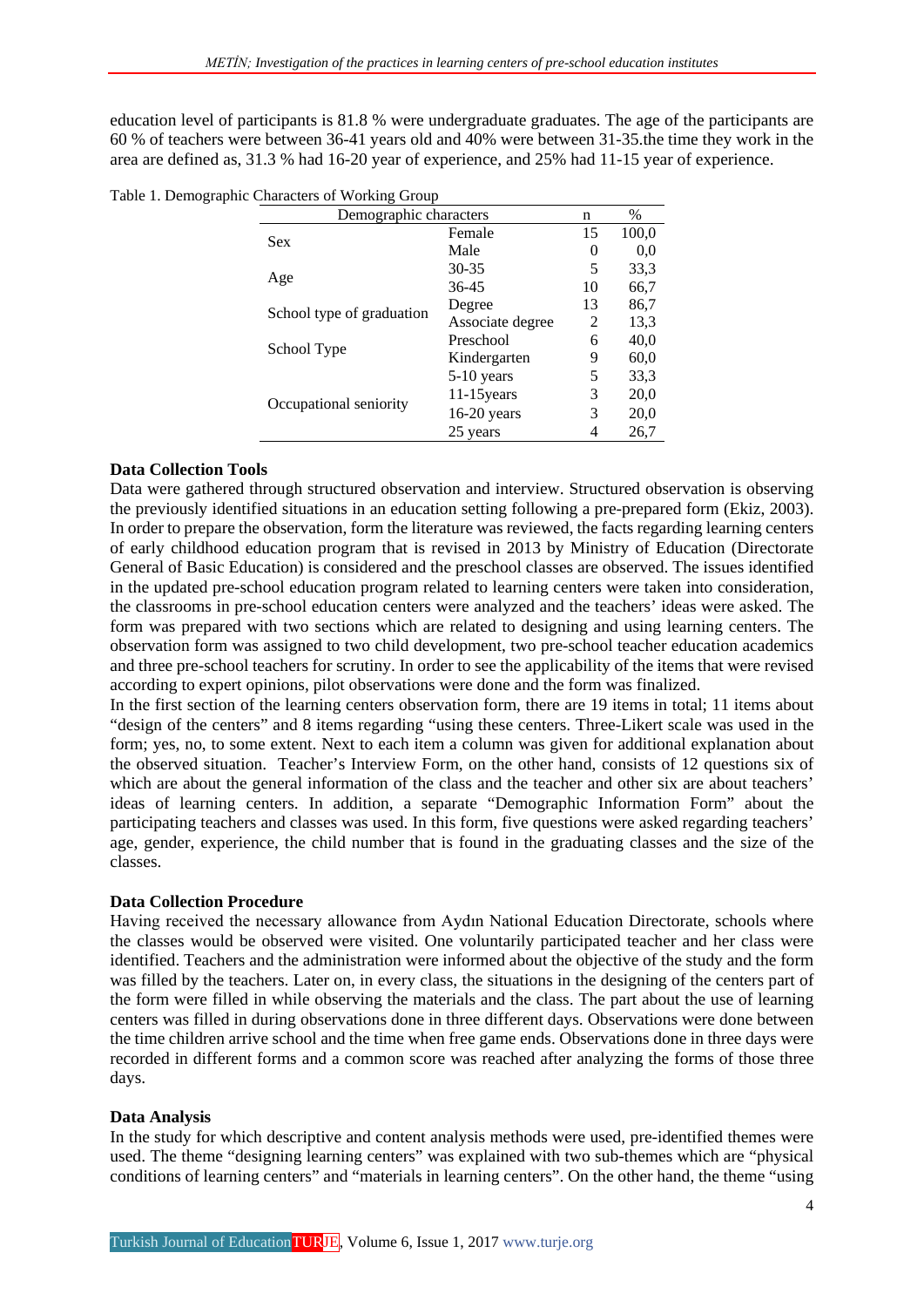learning centers" was explained through three sub-themes; "having children in learning centers", "children's benefitting from learning centers", "teacher's observing children in learning centers". Teachers' proficiency to design and use learning centers was tried to find out through content analysis (Yıldırım & Şimşek, 2008, p. 256, 258).

## **FINDINGS**

Codes were given to participating teachers due to confidentiality. Teachers were coded as "T" and every teacher was assigned a number.

## **Teacher opinions about learning centers**

The teachers (that are participants of the study) determine that the number of students they worked in are12-23 (33,3% 10-15 children, 33,3% 16-20 and 33,3% 21-25 children) and the classroom size is between 20-50 m². All teachers attended to in-service teacher education program on 2013 pre-school education program.

| Interview questions       | Teachers opinions                                       | Teacher                                                                                                              |  |
|---------------------------|---------------------------------------------------------|----------------------------------------------------------------------------------------------------------------------|--|
| Self-sufficient status in | Always                                                  | T2, T14                                                                                                              |  |
| the regulation of         | Almost                                                  | T1, T3, T7, T9, T10, T11,                                                                                            |  |
| learning centers          |                                                         | T11, T13, T15                                                                                                        |  |
|                           | Sometimes                                               | T4, T6, T8                                                                                                           |  |
| Self-sufficient status in | Always                                                  | T <sub>8</sub>                                                                                                       |  |
| the use of learning       | Almost                                                  | T3, T4, T6                                                                                                           |  |
| centers                   | Sometimes                                               | T2, T5, T7, T9, T10, T11,                                                                                            |  |
|                           |                                                         | T12, T13, T14, T15                                                                                                   |  |
| Regulation of learning    | Edited                                                  | T6, T10, T13, T14                                                                                                    |  |
| centers regarding 2013    | Not edited                                              | T2, T5, T7                                                                                                           |  |
| program principles.       | Edited but then turn into old.                          | T1, T3, T4, T8, T9, T11,                                                                                             |  |
|                           |                                                         | T12, T15                                                                                                             |  |
|                           | Classroom size is too small                             | T1, T2, T5, T7, T9, T15                                                                                              |  |
|                           | The number of children is huge                          | T2, T3, T12                                                                                                          |  |
|                           | Materials such as cupboard or shelves are not           | T2, T3, T4, T5, T7, T8,                                                                                              |  |
|                           | appropriate                                             | T11, T15                                                                                                             |  |
| Reasons not to edit the   | Class in set                                            | T1                                                                                                                   |  |
| learning centers          | Limit the activity area as the play area or art<br>area | T3, T9, T11, T12                                                                                                     |  |
|                           | Be certain agglomeration centers                        | T4, T11                                                                                                              |  |
|                           | Because other teachers do not want                      | <b>T5, T8</b>                                                                                                        |  |
|                           | I do not think it is appropriate                        | T1, T7                                                                                                               |  |
|                           | Do not have problems                                    | T1, T7, T11, T14, T15                                                                                                |  |
|                           | Huge children in certain centers                        | T2, T5, T6, T12                                                                                                      |  |
|                           | Have discussion due to the problems such as             |                                                                                                                      |  |
|                           | Noise, discussion, lack of materials; disturb           | T <sub>2</sub> , T <sub>3</sub> , T <sub>4</sub> , T <sub>6</sub> , T <sub>7</sub> , T <sub>8</sub> , T <sub>9</sub> |  |
|                           | each other, and sharing.                                |                                                                                                                      |  |
| Problems in learning      | The children in the center is unable to move            |                                                                                                                      |  |
| centers                   | freely                                                  | T <sub>9</sub>                                                                                                       |  |
|                           | In sufficient materials                                 | T6, T13                                                                                                              |  |
|                           | The class is very narrowing.                            | T5, T10                                                                                                              |  |
|                           | I can't help with the transitions between the           | T10, T13                                                                                                             |  |
|                           | centers                                                 |                                                                                                                      |  |

Table 2. Teachers Opinions Regarding Learning Centers

With regards to teachers' proficiency about learning centers, three teachers (T2, T5, and T14) "always", nine teachers "often", and three teachers (T4, T6, T8) sometimes felt proficient in designing learning centers. In relation to the use of those centers, only one teacher (T8) "always", ten teachers "often", and four teachers (T1, T3, T4, T6) "sometimes" felt proficient. Four teachers (T6, T10, T13, and T14) stated they did design the centers according to the 2013 program, whereas three teachers (T2, T5, T7) stated they did not design according to this program. Other eight teachers, on the other hand, declared that they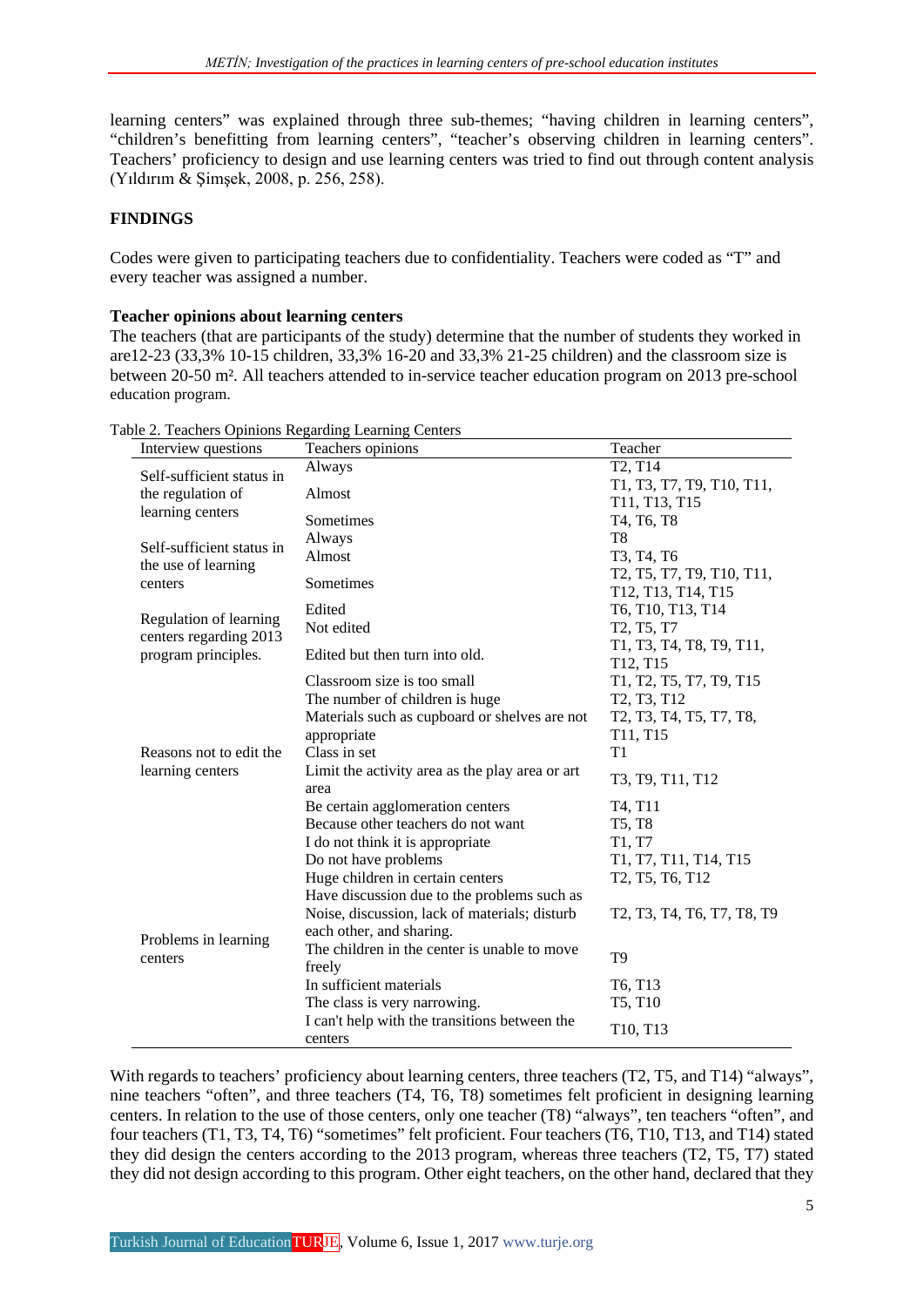did design however, because of the problems faced during application; they moved the divisions and used the centers as they were previously. Teachers who did not design or changed the design they did explained the reasons as; "small size of the classroom", "the excessive number of students", "placing children in some parts that cause chaos and discipline problems", "not having suitable furniture in the classroom", "centers divided into sections limit students' freedom". T9 inclined that she could not solve the problems in application with the following words "I was very willing right after the training; however, I could not apply anything because of the small size of the classroom."

The participants stated the problems in learning centers as "I don't live problems (T1, T7, T11, T14, T15), Clutter happens in certain corners (T1, T7, T11, T14, T15), have discussions regarding noise, discussion, material failure, disturb each other, share (T2, T3, T4, T6, T7, T8, T9, children don't move easily in the centers (T9), insufficient material (T6, T13), narrowing class (T5, T10), cannot stop the transition between centers (T10, T13)"

#### **Findings related to designing learning centers**

#### **A. Observation situations regarding physical arrangement**

| raoic 5. Observation Britanons regarding Ecarning Centers Design<br>Observation situations                                         | Yes                                                                                                               | N <sub>0</sub>                                                                  | Some times                                                                                                                              | <b>Notes</b>                                                                                                                                                                                                                                     |
|------------------------------------------------------------------------------------------------------------------------------------|-------------------------------------------------------------------------------------------------------------------|---------------------------------------------------------------------------------|-----------------------------------------------------------------------------------------------------------------------------------------|--------------------------------------------------------------------------------------------------------------------------------------------------------------------------------------------------------------------------------------------------|
|                                                                                                                                    |                                                                                                                   |                                                                                 |                                                                                                                                         |                                                                                                                                                                                                                                                  |
| The number of learning<br>center is determined<br>regarding the classroom<br>size.                                                 |                                                                                                                   | T1, T2, T3,<br>T4, T5, T6,<br>T7, T8, T9,<br>T10, T11,<br>T12, T13, T15         | T <sub>14</sub>                                                                                                                         | All class has all learning centers but the<br>classroom size is not considered.                                                                                                                                                                  |
| The width of learning<br>centers is determined<br>regarding classroom size.                                                        |                                                                                                                   | T1, T2, T3,<br>T4, T5, T6,<br>T7, T8, T9,<br>T10, T11,<br>T12, T13,<br>T14, T15 |                                                                                                                                         | Because the learning centers are not<br>designed according to the classroom<br>size, most of the class has the materials<br>of science center, music center, and<br>book center in the cupboard, and the<br>children activity areas are limited. |
| The learning centers are.<br>designed according to the<br>feature (light, being)<br>loud/quiet).                                   | T6, T13.<br>T <sub>14</sub>                                                                                       | T <sub>2</sub> , T <sub>4</sub> , T <sub>5</sub> ,<br>T7, T10                   | T1, T3, T8, T9, T11,<br>T12, T15                                                                                                        |                                                                                                                                                                                                                                                  |
| Learning centers are.<br>defined from each other.                                                                                  | T6, T13,<br>T <sub>14</sub>                                                                                       |                                                                                 | T1, T2, T3, T4T5, T7,<br>T8, T9, T10, T11,<br>T <sub>12</sub> , T <sub>15</sub>                                                         | The learning centers are separated but<br>the limitations are not defined.                                                                                                                                                                       |
| The materials in the<br>learning centers give<br>opportunity to the children<br>to see the other centers<br>and the other children |                                                                                                                   |                                                                                 | T <sub>1</sub> , 2, T <sub>4</sub> , T <sub>5</sub> , T <sub>6</sub> , T <sub>7</sub><br>T8T9, T10, T11, T12,<br>T13, T14, T15          | Most of the cupboards that, has the<br>materials in all classes are higher than<br>the children reach ability and the<br>cupboards has the covers.                                                                                               |
| The children can reach the<br>materials in the learning<br>centers easily.                                                         | T1, T2,<br>T3, T4,<br>T5, T7,<br>T8, 9,<br>T <sub>11</sub> , T <sub>1</sub> ,<br>T <sub>2</sub> , T <sub>15</sub> |                                                                                 | T6. T10. T13. T14                                                                                                                       | The children sight and reach ability are<br>limited by the cupboards height and the<br>front and back cupboards covers in<br>most of the classes.                                                                                                |
| The name of learning<br>centers are clarified by<br>visual materials.                                                              |                                                                                                                   |                                                                                 | T1, T2, T3, T4, T5,<br>T6, T7, T8, T9, T10,<br>T <sub>11</sub> , T <sub>12</sub> , T <sub>13</sub> , T <sub>14</sub><br>T <sub>15</sub> | The pictures are used in all classes as<br>visual materials, the pictures are remote<br>for children sight. They are small and<br>in attractive and the pictures in most of<br>the classes are wrinkled edges and torn.                          |

Table 3. Observation Situations Regarding Learning Centers Design

According to the table in 3; the observations of the number and size of learning centers revealed that, all teachers gave place to dramatic play center, block center, music center, science center, puppet center, and library center. Only one teacher (T14) gave place to art center in their classes. In the classes where there was no art center, students were observed to draw and do drawing at a table with their drawing materials as the art activity. While designing learning centers, regardless of the size of the classes, big  $(31-50 \text{ m}^2)$  and small  $(20-30 \text{ m}^2)$ , teachers placed all centers. In small classes  $(N=9)$ , teachers were observed not to combine some centers. This situation narrowed the places of the centers, especially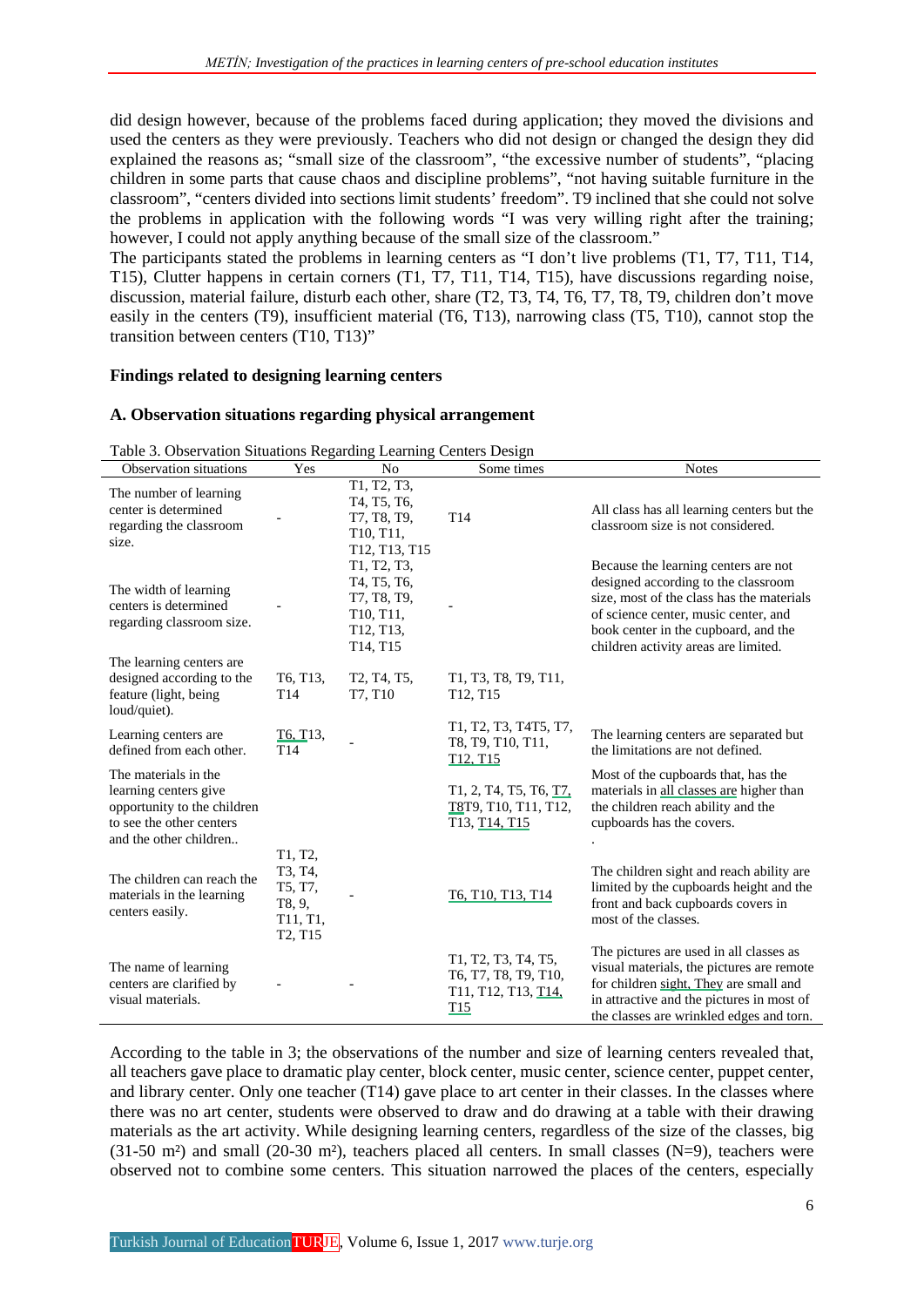science, library and music centers were observed to include only a cup boarder the materials stuck on the walls. There was not adequate place for children to do any activities in these centers. Physical conditions of the classes and the size of the centers were not paid attention in any classroom. Places left for dramatic game and block centers were more compared to other centers which narrowed others' places. Centers were not preferred to be combined in any classroom.

In relation to the characteristics of the learning centers (noisy/quiet, getting light etc.), three teachers (T6, T13, T14) were observed to do arrangement, and five teachers (T2, T4, T5, T7, T10) were observed to ignore this situation. Separation of learning centers (with shelves, cupboards, carpets etc.) were done by only three teachers (T6, T13, T14), other 13 teachers did arrangement to some extent. In classes where arrangement was done to some extent, separation was tried to be done with cupboards placed to four walls of the classroom or carpets, tables and other materials placed in some centers. This arrangement, however, could not reveal the borders of centers adequately. Moreover, the necessary arrangements to enable students see other centers and their friends in other centers were not done properly in any classroom. Some of the cupboards were above the eye level of the children and they did not have open shelf system decreased the communication by preventing them from seeing their friends in different centers. Open shelf system was only in one classroom, in other classes some cupboards did have covers, some of their fronts were open but backs were closed. Accessing materials in the centers were limited due to the characteristics of the cupboards. To illustrate, some students could not reach the materials themselves, either the teacher gives them or leave the materials on the tables. Materials in the covered cupboards failed to distract students and they were not used.

| Table 4. Observation Findings Regarding Material Features in the Learning Centers                   |                                                                                      |                                                                                                                                                                                                |                 |                                                                                                                                                                                                                                          |  |
|-----------------------------------------------------------------------------------------------------|--------------------------------------------------------------------------------------|------------------------------------------------------------------------------------------------------------------------------------------------------------------------------------------------|-----------------|------------------------------------------------------------------------------------------------------------------------------------------------------------------------------------------------------------------------------------------|--|
| <b>Observations</b>                                                                                 | Yes                                                                                  | N <sub>0</sub>                                                                                                                                                                                 | Sometimes       | <b>Notes</b>                                                                                                                                                                                                                             |  |
| Different materials<br>are found in<br>learning centers.                                            |                                                                                      | T <sub>1</sub> , T <sub>2</sub> , T <sub>3</sub> ,<br>T <sub>4</sub> , T <sub>5</sub> , T <sub>6</sub> ,<br>T7, T8, T9,<br>T10, T11,<br>T <sub>12</sub> , T <sub>13</sub> ,<br>T <sub>15</sub> | T <sub>14</sub> | Only one class has different materials in<br>different learning centers; in music<br>center (keyboards, drums), science<br>center(Stones, feather, Shell), and art<br>center(easel, different materials, pictures<br>of various artists) |  |
| There are sufficient<br>materials in learning<br>centers.                                           | T1, T2, T3,<br>T4T5, T6,<br>T7, T8, T9,<br>T10, T11,<br>T12, T13,<br>T <sub>15</sub> |                                                                                                                                                                                                |                 | The materials in all classes are in<br>sufficient in terms of quality and<br>quantity.                                                                                                                                                   |  |
| The additions<br>according to the<br>acquisition and<br>indicators are made<br>in learning centers. |                                                                                      | T1, T2, T3,<br>T <sub>4</sub> T <sub>5</sub> , T <sub>6</sub><br>T7, T8, T9,<br>T <sub>10</sub> , T <sub>11</sub> ,<br>T <sub>12</sub> , T <sub>13</sub> ,<br>T <sub>15</sub>                  | T14             | In one class, that is partially provided,<br>teacher add the eggs in the science<br>center (the teacher stated that they<br>focused on the concept of solid and<br>liquid in that day).                                                  |  |
| The learning centers<br>that are less<br>preferred, has been<br>made more<br>attractive.            | T4, T10,<br>T14                                                                      | T <sub>1</sub> , T <sub>2</sub> , T <sub>3</sub> ,<br>T5, T6, T7,<br>T8, T9, T11,<br>T12, T13,<br>T <sub>15</sub>                                                                              |                 | Most of the classes has functional book,<br>science and music center but they are not<br>attractive for children.                                                                                                                        |  |

## **B. Observation findings about sub-theme of materials**

As determined in table 4 in only one classroom that was observed, the teacher (T14) placed various materials in learning centers (organ and drums in music center, stones, feather, sea shells, tree branches in science center, drawing table in art center, different materials and reproductions of famous artists). In other teachers' classrooms similar materials (toys and kitchen tools in home center, colorful blocks in block center, and similar story books in library center) were placed. Not all centers included adequate amount of materials. The most materials were in block, dramatic game and library center. However, these materials were not enough in terms of quality despite being adequate quantitatively.

7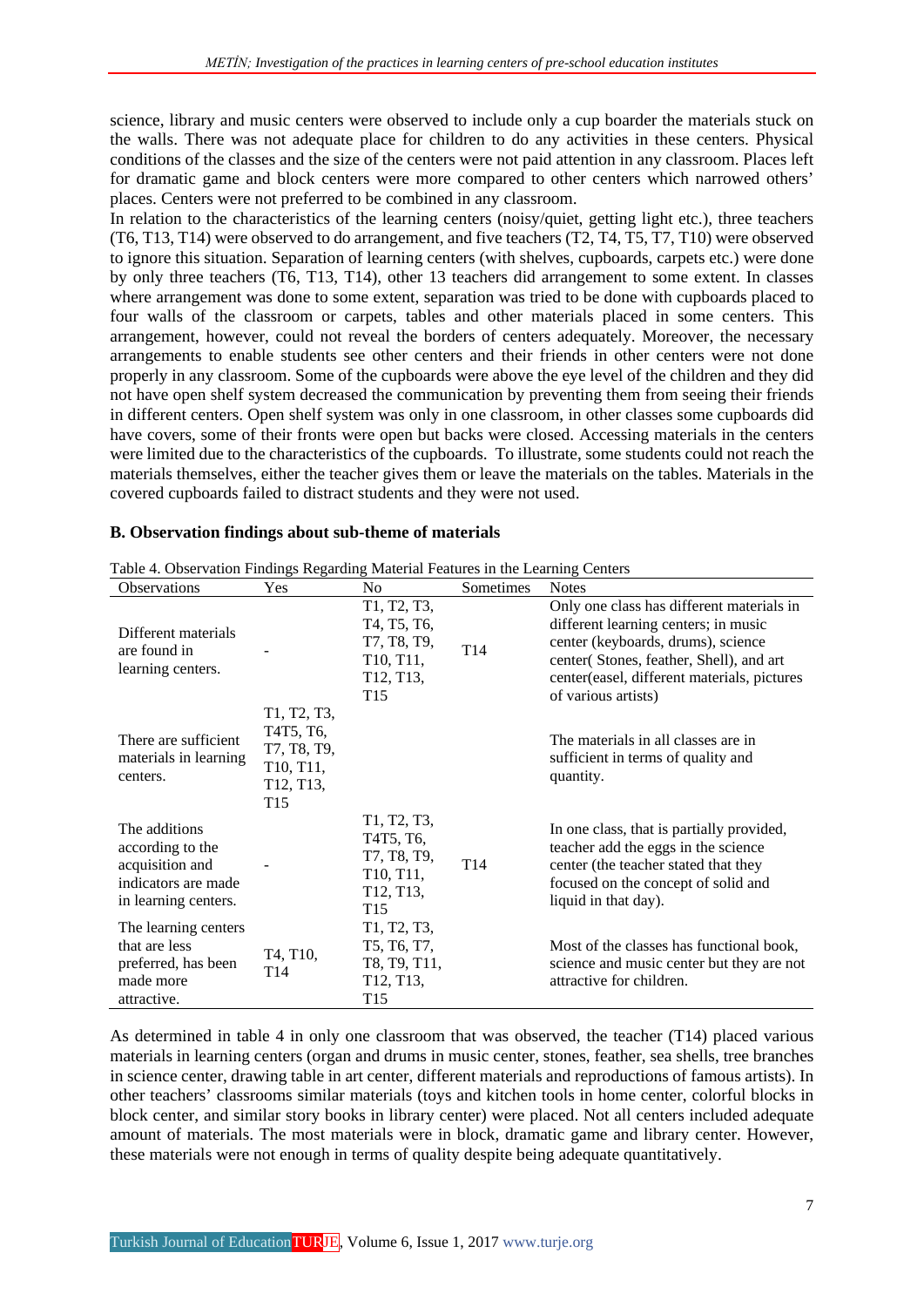Only one teacher (T14) adds new materials to the learning centers according to the aims and goals, regarding observations that are made in 3 different times. The teacher adds eggs to the science center for children discover. Exclude 3 teachers. (T4, T10, T14), the other teachers do not make any arrangements that could capture the children interest in the less preferred (especially books, science, music) centers. Because the 3 days observation time is limited for generalization, it is not known whether the teachers add materials in other times.

## **C. Observation findings about the use of learning centers**

## **Sub-theme observation findings about having children in the centers**

According to Table 5, when the children's placing was paid attention, only one teacher (T14) was observed to guide children in their center selection. T14 talked to the students about in which center they would work and asked their opinion while starting the day. In other 14 classrooms, students went to any center they wanted. In none of the classrooms, rules regarding how many students would be placed in which center were identified and arrangements were done. When many students select one center, T14 guides students by saying "you worked there before" or "you need to choose another center". However, in other classrooms children were mostly grouped in dramatic game or block center. As a result of the number of students in these centers, sometimes children were observed to argue or take the basket and move to another place in the room. Except these two centers, other centers were observed not to be used in line with their purposes. And those centers transformed to be places where children play other games.

| <b>Observation situations</b>                                                                                    | Yes.            | No.                                                                                                      | Sometimes                   | <b>Notes</b>                                                                                                                                                                                                                                                        |
|------------------------------------------------------------------------------------------------------------------|-----------------|----------------------------------------------------------------------------------------------------------|-----------------------------|---------------------------------------------------------------------------------------------------------------------------------------------------------------------------------------------------------------------------------------------------------------------|
| For the settlement of<br>children in the learning<br>center, an appropriate<br>method is used                    | T <sub>14</sub> | T1, T2, T3,<br>T4T5, T6, T7,<br>T8 T9, T10,<br>T11, T12, T13,<br>T <sub>15</sub>                         |                             | Only one teacher, asked children to<br>select their work in center, in the<br>circle time.                                                                                                                                                                          |
| It is determined that,<br>how many children will<br>be found in each<br>learning center.                         |                 | T1, T2, T3, T4,<br>T5T6, T7, T8,<br>T9, T10, T11,<br>T <sub>12</sub> , T <sub>13</sub> , T <sub>15</sub> | T <sub>14</sub>             | There are accumulations in the<br>dramatic play area and block center.<br>Only one teacher limited the children<br>numbers in learning centers by saying<br>"You play in that learning center"<br>yesterday, if you want you can play<br>in other learning center". |
| There are children in all<br>learning centers within<br>days                                                     | T <sub>14</sub> | T1, T2, T3, T4,<br>T5, T8, T9, T11,<br>T12, T13, T15                                                     | T6, T10,<br>T <sub>13</sub> | Almost all classes, children and out<br>of the all learning centers                                                                                                                                                                                                 |
| Rules that must be<br>followed when working<br>in learning centers was<br>defined and supported<br>with visuals. |                 | T1, T2, T3, T4,<br>T5T6, T7, T8,<br>T9, T10, T11,<br>T12, T13, T14,<br>T <sub>15</sub>                   |                             | There is a predetermined<br>arrangement. Teachers stimulate<br>children to obey the rules and often<br>warns their children about what they<br>can do.                                                                                                              |

Table 5. Observation Findings about Having Children in the Learning Centers

Only one teacher (T14) managed to have children in all centers, three teachers (T6, T10, T13) managed to some extent and in some centers of 11 teachers' classes were observed not to have any children during the day. All centers were preferred by all children in T14's classroom and she prevented to have all children in only one center. As it was the case in other classrooms, children were observed not to be in only dramatic play and block centers. They were not also insistent to play in these centers. The rules that children should obey while playing in the centers were not set in any of the classrooms. Teachers were confined to warn the children frequently when they disturb or distract each other, or to ask them tidy the centers.

## **Findings about the children's benefitting from the centers sub-theme**

According to Table 6 none of the teachers were observed to make children benefit from the learning centers. During the observations done on three different days, teachers were observed not to do anything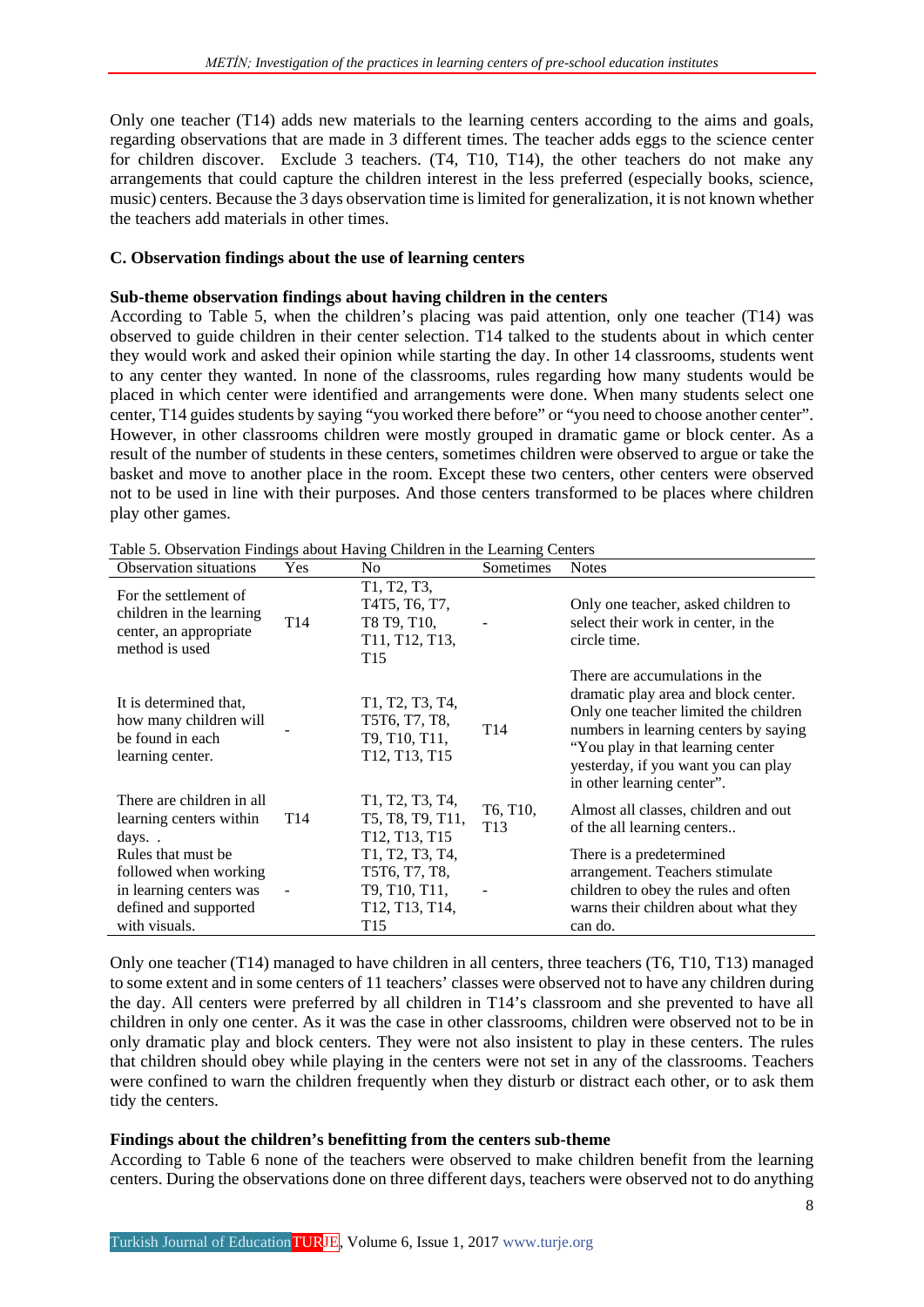regarding children's choice of learning centers, whether they played in the same center the previous day or not, or whether children were making use of different centers. Only children in one teacher's classroom (T14) were benefitting from the less preferred centers (e.g. science, music, and library) by the help of the arrangement and the guidance of the teacher. In other classrooms, children were staying in these centers for a very short time without doing any activities.

| <b>Observation findings</b>                                                                      | <b>Yes</b>      | N <sub>0</sub>                                                                                                                                                                                        | Sometimes       | <b>Notes</b>                                                                                                                                                             |
|--------------------------------------------------------------------------------------------------|-----------------|-------------------------------------------------------------------------------------------------------------------------------------------------------------------------------------------------------|-----------------|--------------------------------------------------------------------------------------------------------------------------------------------------------------------------|
| Children benefits from<br>all learning centers.                                                  |                 | T1, T2, T3, T4,<br>T5, T6, T7, T8,<br>T9, T10, T11,<br>T12, T13, T14,<br>T <sub>15</sub>                                                                                                              |                 | In 3 days observations, it is observed<br>that, there is no routing for children<br>to select different learning centers                                                 |
| It is supported that;<br>children have peer<br>interaction with<br>different peers.              |                 | T <sub>1</sub> , T <sub>2</sub> , T <sub>3</sub> , T <sub>4</sub> ,<br>T5, T6, T7, T8,<br>T <sub>9</sub> , T <sub>10</sub> , T <sub>11</sub> ,<br>T <sub>12</sub> , T <sub>13</sub> , T <sub>15</sub> | T <sub>14</sub> | There have been no attempts to<br>control and edit this situation by the<br>teachers.                                                                                    |
| Children start their<br>activity at the center<br>they chose and continue<br>for a certain time. | T <sub>14</sub> | T <sub>1</sub> , T <sub>2</sub> , T <sub>3</sub> , T <sub>4</sub> ,<br>T5, T6, T7, T8,<br>T9, T10, T11,<br>T <sub>12</sub> , T <sub>13</sub> , T <sub>15</sub>                                        |                 | In all classes except one class,<br>children always change the activity<br>and the learning center; they don't<br>start and continue an activity or play<br>for a while. |

Table 6. Observation Findings about Children Use of Learning Centers

Children only in one classroom (T14) were observed to continue the game that they started in the centers they chose. In other 14 classrooms children were frequently changing the center and the game instead of continuing. Children were observed to have attention problems because of the distracters around, and as a result, there was a continuous chaos in those classrooms. In such a situation, teachers were continuously warning children to be quiet, children were complaining about their friends who are not on task. And all these situations caused discipline problems.

Only one teacher (T14) to some extent made the children to be in contact with different mates in learning centers. Thanks to the teacher's (T14) guiding the children to other centers when the specific centers were full, children had the chance to play with other children. Other participating teachers were observed not to have any applications to control or make children play with different mates, so children played with their besties.

## **Findings about teachers' observing children sub-theme**

| Tuble 7.1 main go about the Teachers Observations on Christien in the Ecumnis, Center |        |                                                                     |                 |                                         |  |
|---------------------------------------------------------------------------------------|--------|---------------------------------------------------------------------|-----------------|-----------------------------------------|--|
| <b>Observation Findings</b>                                                           | Yes No |                                                                     | Sometimes Notes |                                         |  |
| Teacher observes the                                                                  |        | T <sub>1</sub> , T <sub>2</sub> , T <sub>3</sub> , T <sub>4</sub> , |                 | All teachers except one, is busy with   |  |
| children during the                                                                   | T14    | T5, T6, T7, T8,                                                     |                 | other works (such as preparation for    |  |
| activity in the learning                                                              |        | T9, T10, T11, T12,                                                  |                 | the next activity, check the children's |  |
| center.                                                                               |        | T <sub>13</sub> , T <sub>14</sub> , T <sub>15</sub>                 |                 | homework).                              |  |

Table 7. Findings about the Teachers Observations on Children in the Learning Center

According to Table 7, while the children were studying in the learning centers, only one teacher (T14) observed the children. T14 were observing the students during their activities and sometimes she attended the activities herself. In other classrooms, teachers were checking the assignments of the students, getting prepared for the next activity or dealing with their own routine works while the children were playing in the centers. Teachers were orally warning the students when a problem occurred.

## **DISCUSSION and CONCLUSIONS**

Participating teachers perceived themselves competent enough in designing and using the learning centers. All participants stated that they attended the INSET training about 2013 program, designed the learning centers accordingly and cancelled the arrangements due to some practical problems. Even though the problems posed by the teacher could be solved by the help of the 2013 program principles and the literature, they showed that teachers did not have enough knowledge regarding the purpose of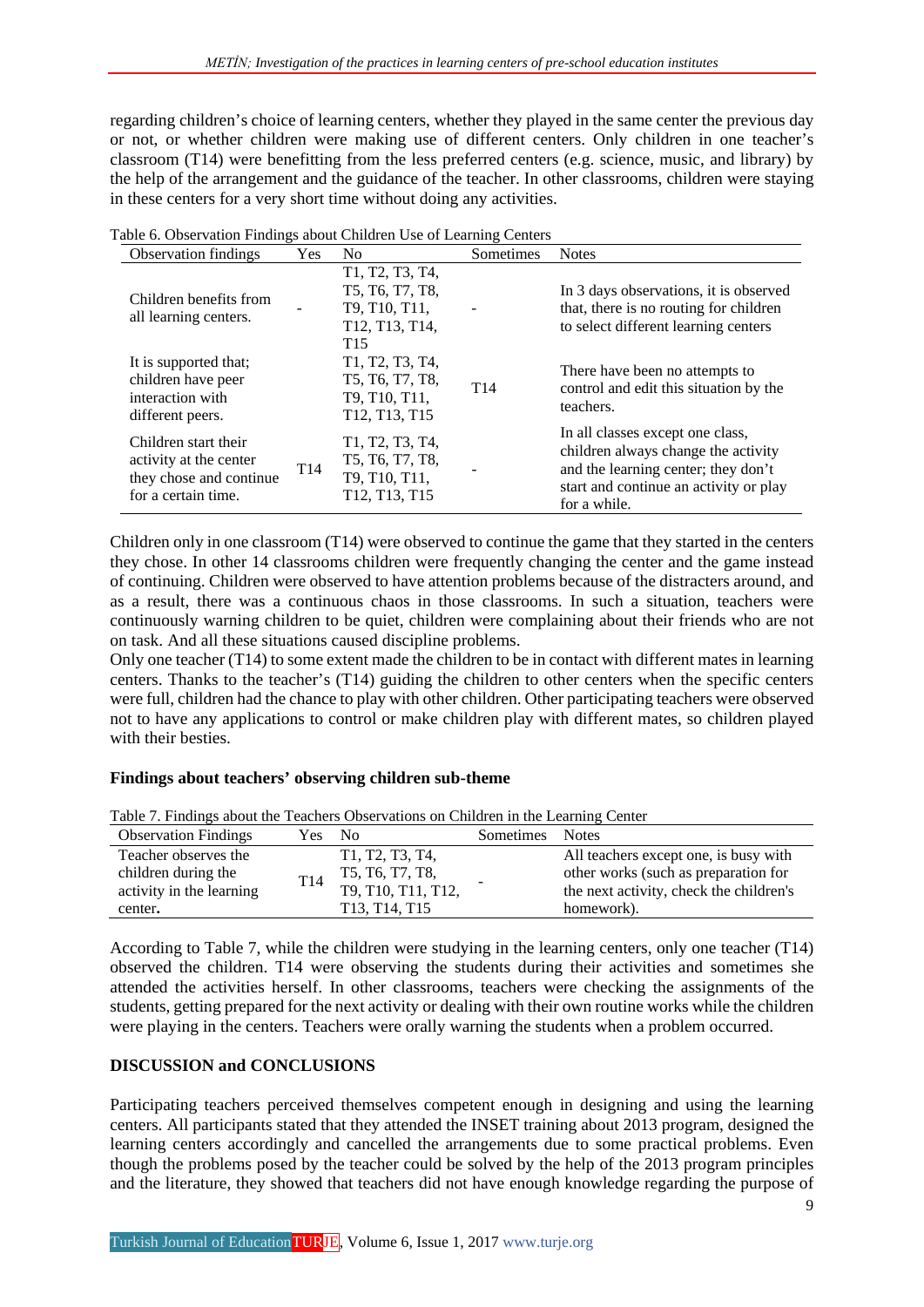the learning centers, how to design and make use of them. Yazıcı et al. (2003) also put forth that there is a significant difference between the observation results and the evaluations of the teachers and the administrators. This study showed that although the teachers perceived themselves informative enough to design and use the learning centers, they are not competent in application as was stated by Dere (2001). In Dere's study, teachers were also observed not to put enough effort in creating centers and using the materials in the classrooms.

Observation results regarding the arrangement of the learning centers showed that most of the teachers are incompetent. Çetinkaya (2010) and Ural and Ramazan (2007) mentioned that classrooms are very small in comparison with the number of the students. Biçer (1994), Gürpınar (2006) and Özyürek and Aydoğan (2011) stated that teachers tried to give place to all interest corners. Despite the suggestions such as two-center classroom arrangement (MEB, 2013) or planning the centers in turn to make the students benefit from each center (Kandır, 2001), teachers' belief about creating every center narrowed the space of the centers. Erşan (2011) also stated that teachers perceive art activities as tasks that are done under their control and thought that it is not necessary to create a center for art.

Many studies showed the significance of the classrooms where the borders of learning centers are clear. Caples (1996) stated that a large classroom in which the borders of learning centers are identified comforted the children by preventing the stress that large classrooms cause on students. West (2011) found that children focused on materials easier. Bullard (2009) and Akçay (2011) put forth that children use the materials easily, work independently. Moreover, Greenman (2007) inclined that this would help improvement in children's self-control and evaluation. Tezel (1999), in addition, mentioned that learning centers with borders meet the privacy needs of children. While Şahin, Sak, Sak and Tuncer (2013) found that teachers believe in the negative effect of physical conditions on class management, Özsırkıntı, Akay and Yılmaz-Bolat (2014) found that more than half of the teachers (54%) believe in the positive effect of the centers with clear borders. However, findings showed that teachers are mostly incompetent in using learning centers efficiently. And even though the centers were divided with borders, they were observed not to have adequate teaching strategies.

Physical arrangements help children decrease being dependent on an adult and improve the feelings of safety and control by providing children with opportunities to use the materials themselves, be in contact with others, be accessible and visible (Güleş, 2013; Mills, 1998; Sanoff, 1995). De Carvalho (2004), in his study where he made use of three different places (structured, semi-structured, unstructured) found that children in structured classroom (classroom divided into parts with cupboards, furniture) had less communication with adults and preferred to have more communication with friends. Findings of this study demonstrated that when the cupboards are high and covered caused difficulty in seeing other centers and children. While Güleş (2013) found that teachers thought that materials should be accessed easily, Erşan (2011), Ural and Ramazan (2007), and Çetinkaya (2010) and this study's found that teachers do not prefer children to reach the materials easily.

In the light of the fact that learning centers contribute to the self-learning of the children to a great extent, every teacher should provide opportunities to children in line with their needs and the interest by reviewing the learning centers regarding materials and activities (Dicarlo & Vagianos, 2009; Stephens, 1996). The fact that learning centers that are paid less attention should be made attractive by the teachers was mentioned both in the literature and the 2013 program (Beaty, 2013; Diffily et al., 2001; MEB, 2013; Prevost, 2013). Erşan (2011) found that teachers did not do any adjustment and they kept the same materials for weeks. Even though the study by Özsırkıntı et al., (2014) put forth that most of the teachers were for the idea that teachers can design the centers on daily basis, many studies (Ayvacı, Devecioğlu & Yiğit, 2010; Çetinkaya, 2010; Deretarla et al, 2003; Parlakyıldız & Aydın, 2004; Özgan, 2009; Uçar, 2007; Ural & Ramazan, 2007) support the idea that teachers are in competent in this field.

Findings regarding the use of learning centers revealed that there are no rules regarding choosing learning centers, number of students in each center, using learning centers. Chaos is prevented and children's benefitting from each center is provided by using external instruments about how many children will use which center (Beaty, 2013; Diffily et al. 2001; Güler, 2007; Kocamanoğlu, 2014; West, 2011). These arrangements also improve children's skills of self-arrangement, and understanding and accepting others' needs (Beaty, 2013; Diffily et al. 2001). Moreover, Diffily et al. (2001) stated that children spend more time on activities that they chose, and Güler (2007) pointed out those children's motivation and attention span increase. As it is the case in this study, Ogelman (2014) also found that teachers did not talk to the students about which center to choose. Most of the students (53.5%) started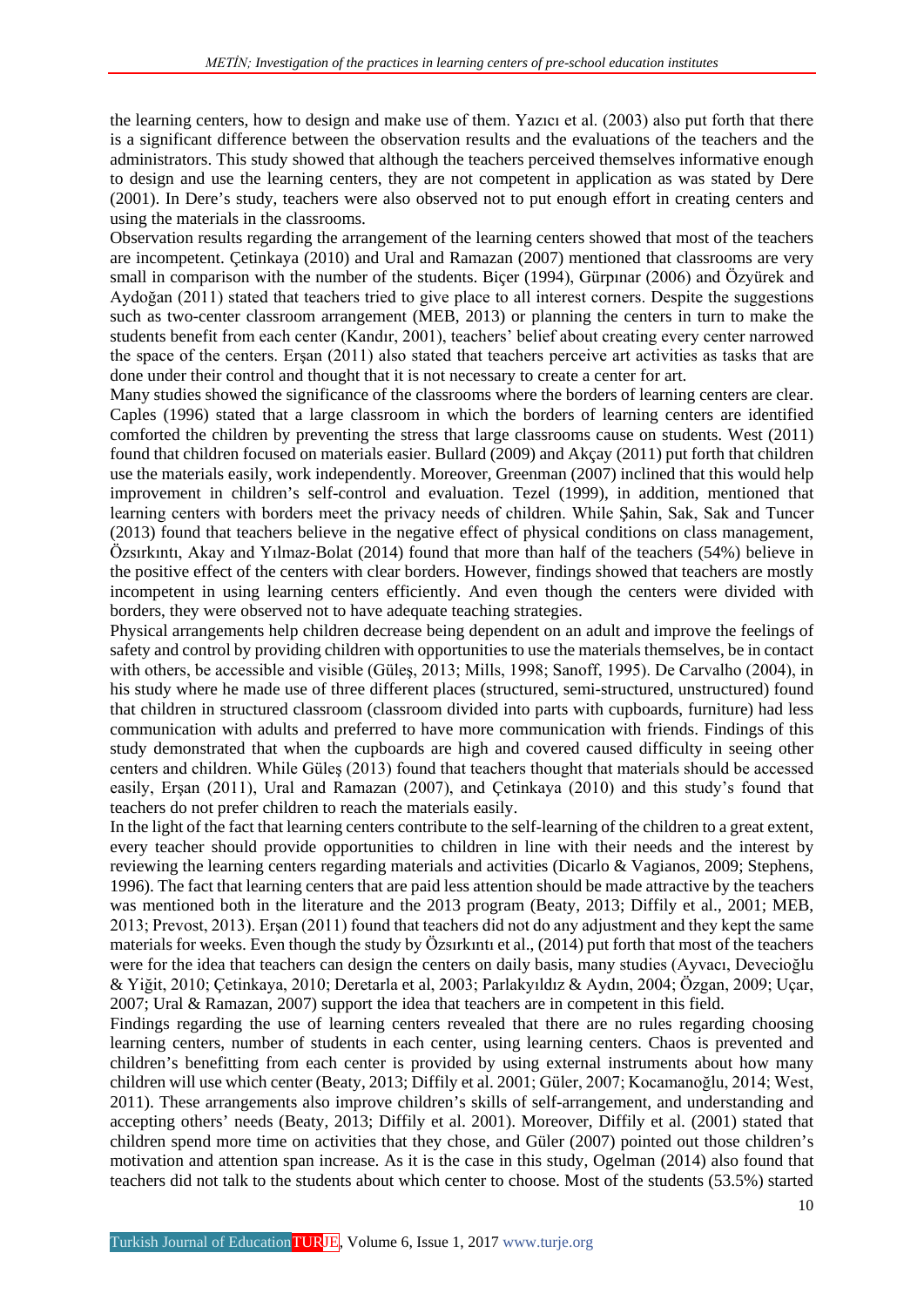an activity in a center they wanted. Demiriz, Karadağ and Ulutaş (2003) stated that the number of students that would use the centers actively would be identified by taking the amount of materials, size of the classroom and the output into consideration. The findings of Çetinkaya (2010), and Ural and Ramazan (2007) about small size of the inner space, insufficiency of the materials, teachers' not having the awareness of designing the class for education purposes, support the findings of this study.

Findings about children's benefitting from learning centers showed that the levels of children regarding benefitting from all centers, being in contact with friends, starting and continuing an activity they chose in a center are very low. Sanoff (1995) mentions the importance of a learning center's providing the children with the opportunity to start continue and finish an activity. West (2011) states that learning centers divided with borders help children reach the materials easier and Butin (2000) claims that they prevent being disturbed during the activity improve communication among students and increase the invention skills of children. Similarly, Olds (1989) stated that negative behavior of children increased and Nash (1981) indicated that children's creativity improved. They were observed to produce more colors and shapes. However, the insufficiency regarding the use of learning centers decreases the children's benefitting from these centers.

Another important finding about learning centers is that nearly none of the teachers were observing the students. Ogelman (2014) also indicated that teachers were dealing with other things or spending their time out of the classroom instead of observing children during free time activities. Learning centers are places for activities during which children are active, creative and experiencing. That's why the experiences children gain in those centers help teachers learn about children. However, the findings of this study showed that teachers are doing their daily routine works instead of observing children.

This study, which was conducted to investigate the applications in learning centers, revealed that despite feeling competent in designing and using learning centers, teachers were not informative and skillful enough. Limited number of studies conducted with the same purpose demonstrated that there is some insufficiency due to some reasons about teachers' designing and using these centers. In the light of this fact teachers can be suggested; to design and use these centers effectively according to their purpose, significance, to observe children during the activities, to increase their skills about increasing communication among children, between themselves and children.

#### **Implications**

Researchers in this field can be suggested; to create an awareness regarding the design and use of learning centers by conducting experimental studies about the impact of effective use of learning centers on children's development and learning, to conduct longitudinal studies about how to maintain effective student-teacher communication during the games in learning centers.

Ministry of National Education is also suggested; to plan more intensive and continuous practical and theoretical INSET programs to support teachers, to have an efficient cooperation between the Educational Tools and Publications Office and private institutions to produce high quality materials that should be present in preschools with a disciplined perspective.

#### **REFERENCES**

- Anders, Y., Rossbach, H. G., Weinert, S., Ebert, S., Kuger, S., Lehrl, S., & Von Maurice, J. (2012). Home and preschool learning environments and their relations to the development of early numeracy skills. *Early Childhood Research Quarterly* 27, 231– 244
- Anonymous, (2010). Preparing Children for Kindergarten. Indiana Institute Disability and Community. Indiana University.
- Ayvacı, H.Ş., Devecioğlu,Y. & Yiğit, N. (2002). Okulöncesi Öğretmenlerinin Fen ve Doğa Etkinliklerindeki Yeterliliklerinin Belirlenmesi. Taken from http://wwwJedu.metu.edu.tr/utbmek 5/b\_kitabl/PDF/ogretmen yetiştirme /bildiri/t277.pdf. (2).
- Beaty, J. (2013). *Preschool appropriate practices: environment curriculum and development*. Australia: Wadsworth Cengage Learning,
- Berris, R & Miller, E. (2011). How design of the physical environment impacts early learning: educators and parents' perspectives. *Australasian Journal of Early Childhood*, 36(4).1-17.
- Biçer, M. (1994). *Ankara il merkezindeki anasınıfları ile uygulama anaokullarının fiziki özellikler açısından kıyaslanarak değerlendirilmesi*. Published mater thesis. Gazi University, Social Sciences Institute, Ankara.
- Bullard, J. (2009). *Creating environments for learning: birth to age* eight. Enhanced Pearson e-text, New Jersey: Merrill.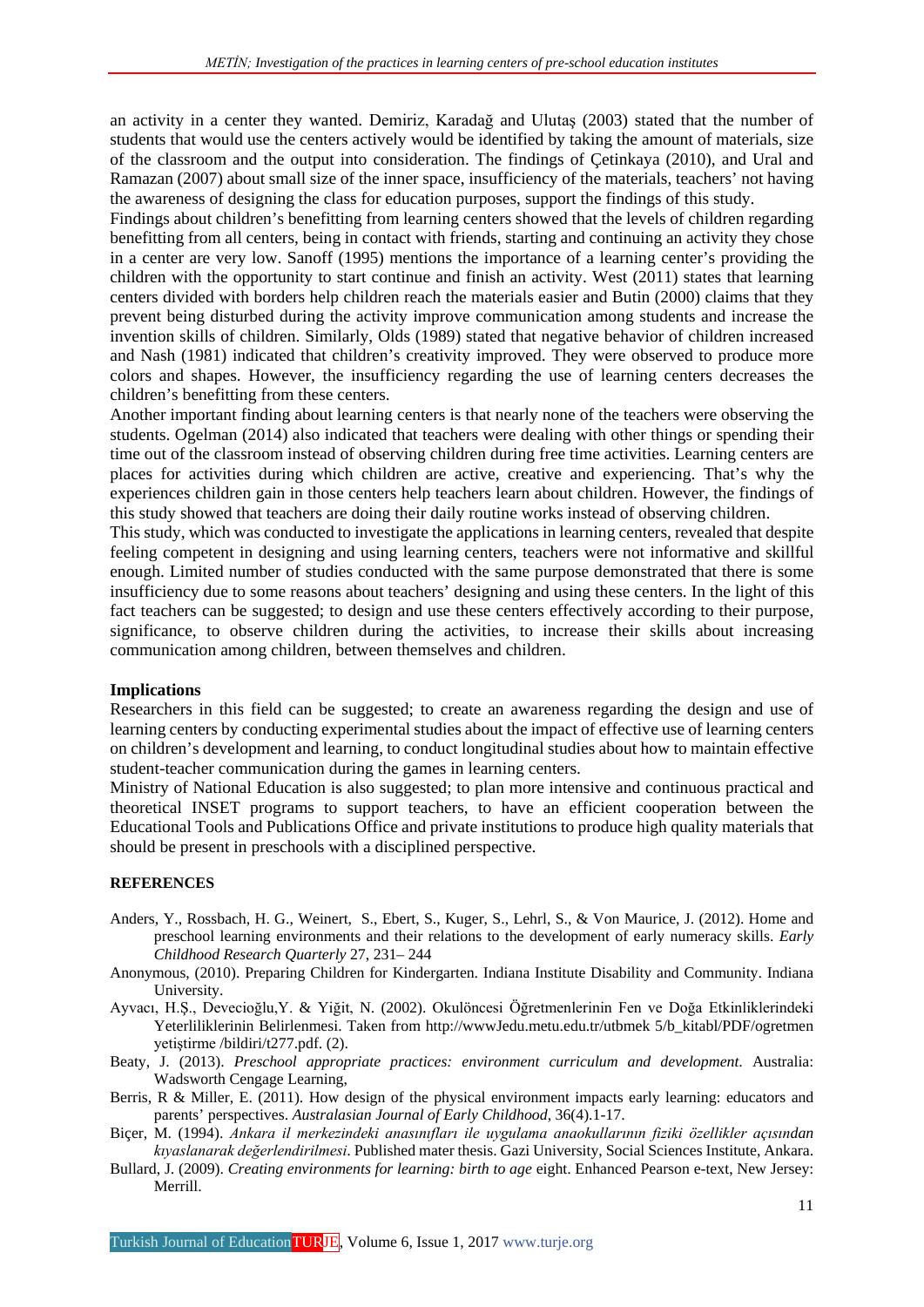- Burchinal, M., & Cryer, D. (2003). Diversity, child care quality, and developmental outcomes. *Early Childhood Research Quarterly*, 18(4); 401–426.
- Burchinal, M., Peisner-Feinberg, E., Bryant, D., & Clifford, R. (2000). Children's social and cognitive development and child-care quality: testing for differentials societies related to poverty, gender, or ethnicity. *Applied Developmental Science*, 4(3), 149–165.
- Butin, D. (2000). *Early childhood centers. clearing house for educational facilities*. Washington, D.C. Department of Education, Washington, DC.2000-07-00 ERIC ED 446 422.
- Büyüköztürk, Ş. (2013). *Bilimsel araştırma yöntemleri.* Ankara, Türkiye. Pegem Akademi.
- Ceglowski, D., & Bacigalupa, C. (2002). Four perspectives on child care quality. *Early Childhood Education Journal,* 30(2), 87-92.
- Caples, S. E. (1996). Some guidelines for preschool design. *Young Children*, 51(4), 14-21.
- Coughlin, P. A., Hansen, K. A., Heller, D., Kaufmann, R. K., Stolberg, J. R., & Walsh, K. B. (1997). *Creating Child-Centered Class-Rooms*. Washington, DC: Children's Resources International, Inc.
- Creswell, J.W. (2014). *Nitel araştırma yöntemleri (beş yaklaşıma göre nitel araştırma ve araştırma deseni).* İstanbul, Türkiye: Siyasal Akademi.
- Çakır, A. (2011). *Okul öncesinden ilgi köşelerinin düzenlenmesinin ve kullanılmasının öğretmen görüşlerine göre değerlendirilmesi*. Yayımlanmamış yüksek lisans tezi, Çanakkale On Sekiz Mart Üniversitesi, Çanakkale.
- Çetinkaya, B. (2010). *Türkiye'de okul öncesi eğitim ve sorunlar (Bahçelievler ilçesi örneği).* Unpublished maser thesis, Beykent Üniversitesi, İstanbul.
- Day, C. (2007). *Environment and children: Passive lessons from the everyday environment*. Oxford: Elsevier Ltd.
- Demiriz, S., Karadağ, A., & Ulutaş, D. (2003). *Okul öncesi eğitim kurumlarında eğitim ortamı ve donanımı*. Ankara, Türkiye. Anı Yayıncılık.
- Deretarla Gül, E. & Erden, Ş., (2003). *Anasınıfı öğretmenlerinin anadili etkinliklerinin ve kitap köşesinin niteliğini değerlendirmeleri*. OMEP Dünya Konsey Toplantısı ve Konferansı Bildiri Kitabı. Cilt 3. ss:135-151.
- Dicarlo, C.F., & Vagianos, L., (2009). Using child preferences to increase play across interest centers in inclusive early childhood classrooms. *Young Exceptional Children*, Vol.12, 31-39
- Diffily, D., Donaldson, E., & Sassman, C. (2001). *The scholastic book of early childhood learning center.* New York, DC: Scholatic. İnc.
- Durmuşoğlu, M.C. (2008). An examination of the opinions of preschool teachers about preschool learning settings in their schools. *Eurasian Journal of Educational Research*, 32, 39-54.
- Erşan, Ş. (2011). *Okul öncesi eğitim kurumlarında görev yapan öğretmenlerin ilgi köşelerinde serbest oyun etkinlikleri ile ilgili görüş ve uygulamalarının incelenmesi*. Unpublished doctoral thesis, Gazi Üniversitesi, Educational Sciences Institute, Ankara,
- Feyman, N. (2006). *Okul öncesi eğitim kurumlarında kalitenin çocukların gelişim alanları üzerine etkisinin incelenmesi.* Unpublished master thesis, Hacettepe Üniversitesi, Ankara.
- Greenman, J. (2007). Caring spaces, learning places: children's environments that work. Redmond, WA: Exchange Press, Inc. [Electronic version]. *Children's Environments Quarterly*, 6(4), 8-16.
- Gül Güven, M. (2009). Evaluation of the quality of early childhood classrooms in Turkey. *Early Child Development and Care,* 179(4), 437-451.
- Güler, T. (2007). Erken çocukluk döneminde oyun planlama modeli. *Eğitim ve Bilim Dergisi*, 32 (143), 117-128
- Güleş, F. (2013). *Okul öncesi eğitimde fiziksel çevreye ilişkin kalite standartlarının belirlenmesi.* Unpublished doctoral thesis, Selçuk Üniversitesi, Sosyal Bilimler Enstitüsü, Konya.
- Güleş, F., & Erişen, Y. (2013). *Okul öncesi eğitimde fiziksel çevre standartlarını belirleme: paydaş görüşlerine dayalı bir analiz*. Selçuk Üniversitesi Sosyal Bilimler Enstitüsü Dergisi, Vol: 30, 2013, pp. 129-138
- Gürpınar, A. (2006). *Okul öncesi öğrenimine devam eden çocukların tercih ettikleri ilgi köşeleri ve tercih etme nedenleri.* Unpublished master thesis, Anadolu Üniversitesi, Eskişehir.
- Hewes, J. (2014). Seeking Balance in Motion: The Role of Spontaneous Free Play in Promoting Social and Emotional Health in Early Childhood Care and Education. *Children,*1, 280-301; doi:10.3390.
- Kalkan, E. & Akman, B. (2009). Examining preschools quality in terms of physical conditions. *Prodecia Social and Behavioral Sciences* I, 1573-1577.
- Kandır, A. (2001). Okul öncesi eğitim programlarında serbest zaman etkinliklerinin planlanması. gazi üniversitesi anaokulu/anasınıfı öğretmeni el kitabı. İstanbul, Türkiye: Ya-Pa Yayınları.
- Karaküçük, S. A. (2008). Okul öncesi eğitim kurumlarında fiziksel/mekânsal koşulların incelenmesi: Sivas ili örneği. *Çukurova Üniversitesi, Sosyal Bilimler Dergisi*, (32):2, 307-320.
- Kocamanoğlu, D.Ö. (2014). *Öğrenme merkezleri kullanılarak oluşturulan bir okul öncesi eğitim sınıfında çocukların sanat ürünlerinin incelenmesi and estetik yargılarının belirlenmesi*. Published master thesis, Ankara Üniversitesi, Social Sciences Institute, Ankara.
- Kubanç, Y. (2014). Okul öncesi eğitim kurumlarının fiziki durumunun incelenmesi. *Journal of International Social Research* .7(31),675-688.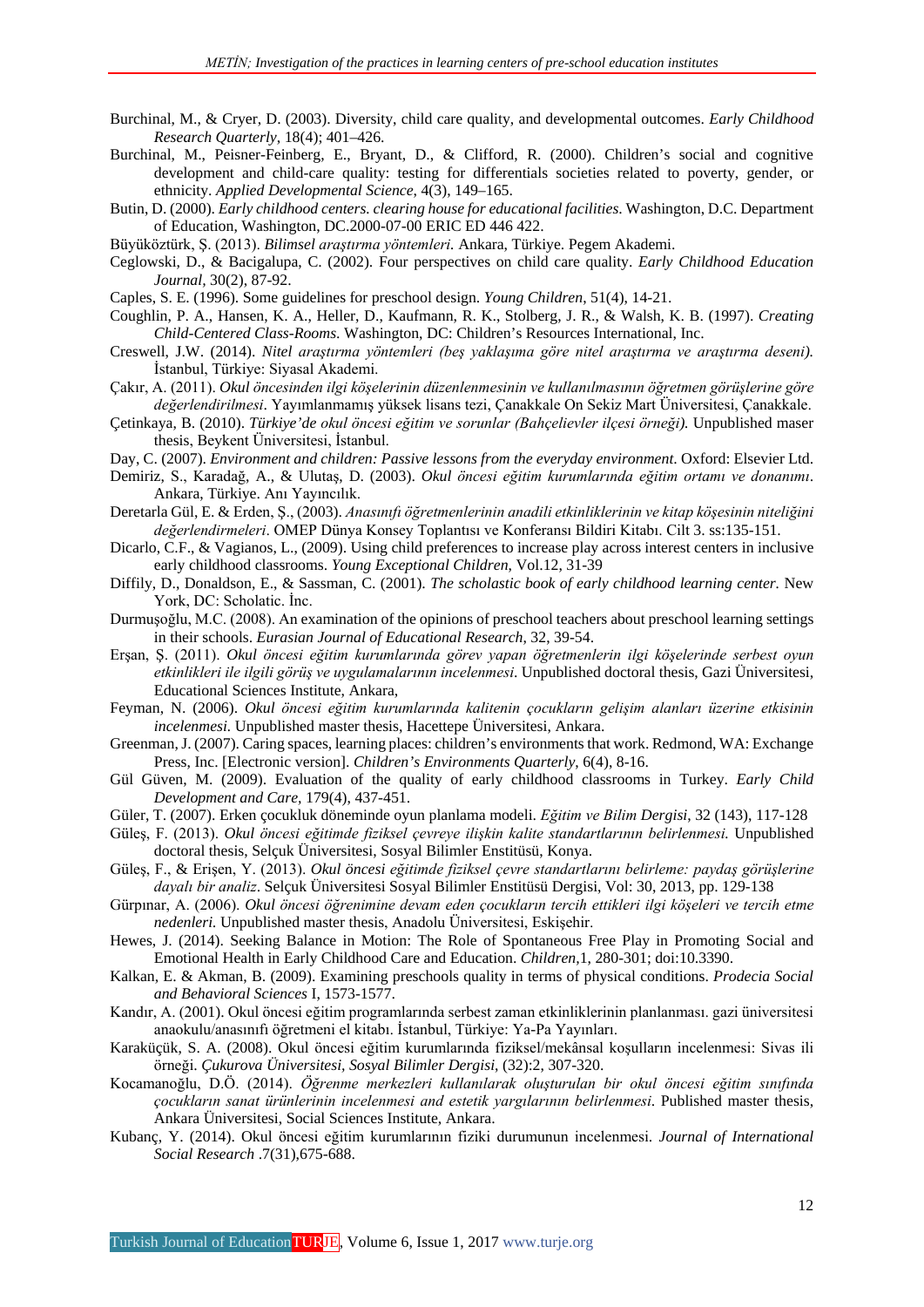- Mashburn, A. J. (2008). Quality of social and physical environments in preschools and children's development of academic, language, and literacy skills. *Applied Developmental Science*,12.3, 113-127, DOI:10.1080/10888690802199392
- Maxwell, L.E. (2007). Competency in child care settings. the role of the physical environment. *Environment and Behavior*, 39(2),229-245, DOİ: 10.1177/0013916506289976
- MEB, (2013). *Okul Öncesi Eğitimi Genel Müdürlüğü Okul Öncesi Eğitim Programı (36-72 Aylık Çocuklar İçin)* Kitabı. Ankara, Türkiye: Meb Yayınları.
- Mills, R.P. (1998). *Preschool planning guide building a foundation for development of language and literacy in the early years.* The University of the State of New York the State Education Department, Albany, New York
- Nash, B. C. (1981). The effects of classroom spatial organization on four and five years old children's learning. *British Journal of Educational Psychology*, 51(2);144-55.
- Ogelmen, H.G. (2014). Okul öncesi eğitim kurumlarında serbest zaman etkinliklerinin gözlemlenmesi. *Mustafa Kemal Üniversitesi Sosyal Bilimler Enstitüsü Dergisi*, 11(26), 125-138.
- Olds, A. R. (1989). Psychological and physiological harmony in child care center design. *Children's Environments Quarterly,* 6.4 (1989): 8-16.
- Özgan, H. (2009). An evaluation related with preschool education in Turkey. *World Applied Sciences Journal*, 7(3),312-319.
- Özsırkıntı, D., Akay, C., & Yılmaz-Bolat, E. (2014). Okul öncesi öğretmenlerinin okul öncesi eğitim programı hakkındaki görüşleri (Adana ili örneği). *Ahi Evran Üniversitesi Kırşehir Eğitim Fakültesi Dergisi* (KEFAD), 15(1), 313-331
- Özyürek, A., & Aydoğan, Y. (2011). Okul öncesi öğretmenlerinin serbest zaman etkinliklerine ilişkin uygulamalarının incelenmesi. *Sakarya Üniversitesi Eğitim Fakültesi Dergisi*, 22, 41-58.
- Parlakyıldız & Aydın (2004), *Okulöncesi dönem fen eğitiminde fen ve doğa köşesinin kullanımına yönelik bir inceleme.* XIII. Ulusal Eğitim Bilimleri Kurultayı, 6-9 Temmuz 2004 İnönü Üniversitesi, Eğitim Fakültesi, Malatya, Tüerkiye.
- Poyraz, H. & Dere, H. (2001). *Okulöncesi Eğitiminin İlke ve Yöntemleri*. Ankara, Türkiye: Anı Yayıncılık.
- Prevost, R. (2003). *Much more a learning center*. Canada: Trafford Publishing, ISBN-10: 1412002109 ISBN-13: 978-1412002103
- Scraf, S., Eisenberg, M., & Deater-Deckard, K. (1994). Measurement of quality in child care centers university of Virginia. *Early Childhood Research Quarterly*, 9;131-151.
- Sak, Ş., T.İ., Sak, R., & Tuncer, N. (2013). Influence of the physical environment on instruction process and behavior management: early childhood teachers' perceptions. *Cumhuriyet International Journal of Education-*CIJE e–ISSN: 2147-1606 Vol 2 (4), 38-46
- Sanoff, H. (1995). *Creating environment for young children*. Washington D.C.: National Endowment for the Arts. North Carolina University.
- Solak, N. (2007). *Adana il merkezinde bulunan okulöncesi eğitim kurumlarında kalitenin incelenmesi*. Published master thesis, Çukurova Üniversitesi, Social Sciences Institute, Adana.
- Stanković, D. & Stojić, J. (2007). Psycho–developing needs of children and spatial features for children's stay. *Architecture and Civil Engineering*, 5(1), 71-75, UDC 725.573:15922.7(045)=111
- Stephens, K. (1996). *The child care professional*. USA: Mc Graw Hill.
- Tekmen, B. (2005). *Ankara ilindeki okulöncesi eğitim kurumlarının yapısal ve işlevsel kalitesi üzerine bir çalışma.* Unpublished master thesis, Orta Doğu Teknik Üniversitesi, Social Sciences Institute, Ankara.
- Uçar (2007). *Okul öncesi eğitim kurumlarında var olan ilgi köselerinin tespit edilmesi, ilgi köselerinin düzenlenmesi sırasında ortaya çıkan sorunlar ve çözüm önerileri ile ilgili öğretmen görüşleri*. Published master thesis, Çanakkale On Sekiz Mart Üniversitesi, Çanakkale.
- Ural, O., & Ramazan, O. (2007). Türkiye'de okul öncesi eğitimin dünü ve bugünü. S. Özdemir, H. Bacanlı, M. Sözer (Ed.). Türkiye'de Okul Öncesi Eğitim ve İlköğretim Sistemi Temel Sorunlar ve Çözüm Önerileri içinden. Ankara. Türkiye: Türk Eğitim Derneği,
- Ünüvar, Ü. (2011). *Okul öncesi eğitimde kalitenin geliştirilmesine ilişkin idareci, öğretmen ve veli görüşleri*. Unpublished master thesis, Selçuk Üniversitesi, Sosyal Bilimler Enstitüsü, Konya.
- Yalçın, M. (2011). *Okulöncesi eğitim mekânlarında fiziksel çevrenin çocuk gelişimine etkisi ve mekân oluşumunu etkileyen psiko-sosyal belirleyiciler*. Sanatta yeterlilik tezi, Hacettepe Üniversitesi, Ankara.
- Yazıcı Z., Yellice B. & Özer D. (2003), Okulöncesi eğitim ortamlarının değerlendirilmesi üzerine bir inceleme. Omep 2003 Dünya Konsey Toplantısı Ve Konferansı. Cilt III. 113-123. İstanbul, Türkiye: Ya-Pa Yayınları.
- Yıldırım,A. & Şimşek, H. (2008). *Sosyal Bilimlerde Nitel Araştırma Yöntemleri* (6. Baskı). Ankara, Türkiye: Seçkin Yayıncılık.
- West, T.L. (2011). *Environments for young children: a qualitative study and design of health and nurturing preschool environments*. Yayınlanmış yüksek lisans tezi, The Florida State Unıversıty College of Vısual Arts, Theatre, and Dance, Florida,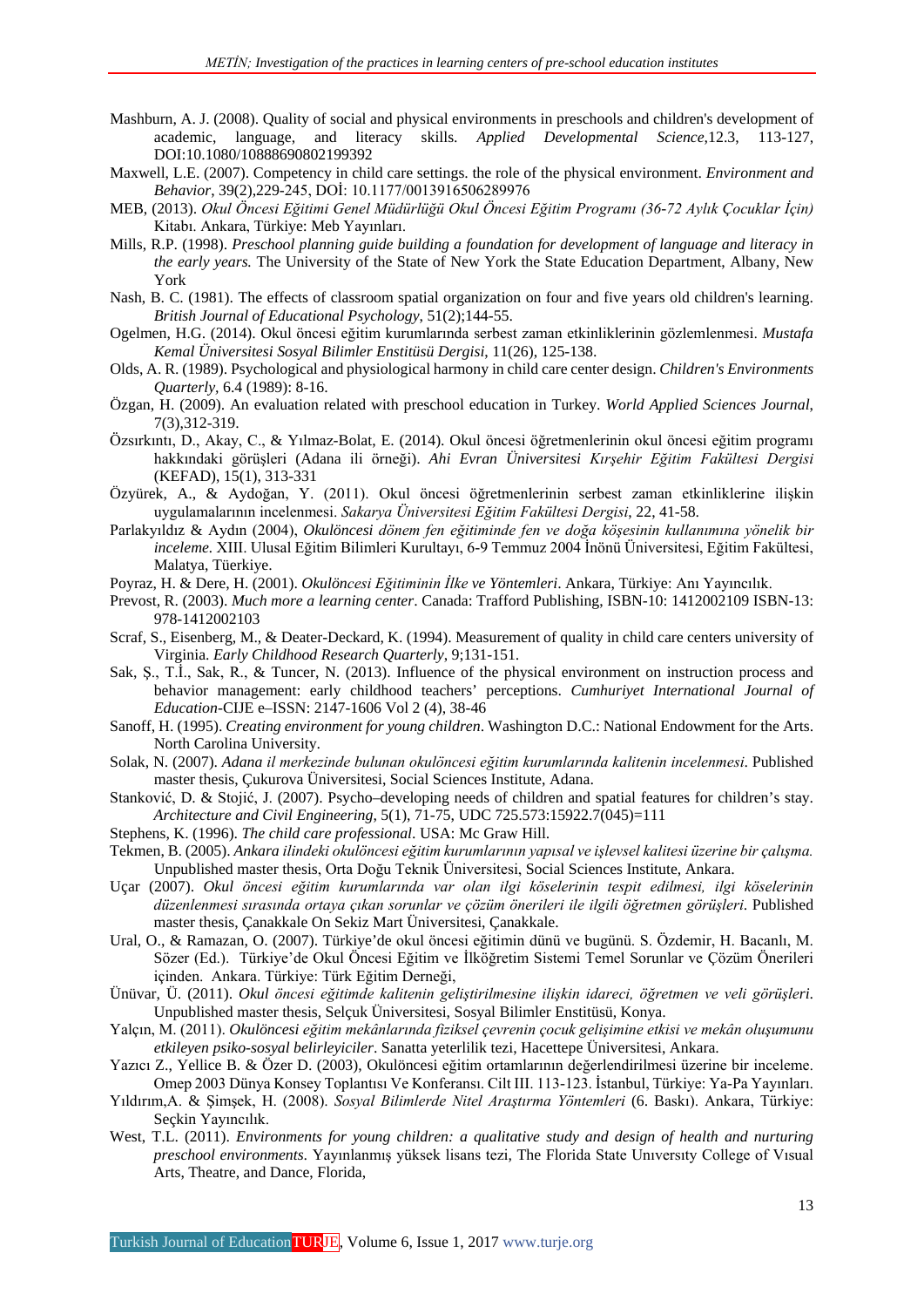Wood, E.A. (2014). Free choice and free play in early childhood education. *Troubling the International Journal of Early Years Education,* 22(1), 4-18. doi.org/10.1080/09669760.2013.830562

Woolfolk, A. (2012). *Educational Psychology* (12th edition). New Jersey, USA: Prentice Hall PTR. ISBN 9780132613163.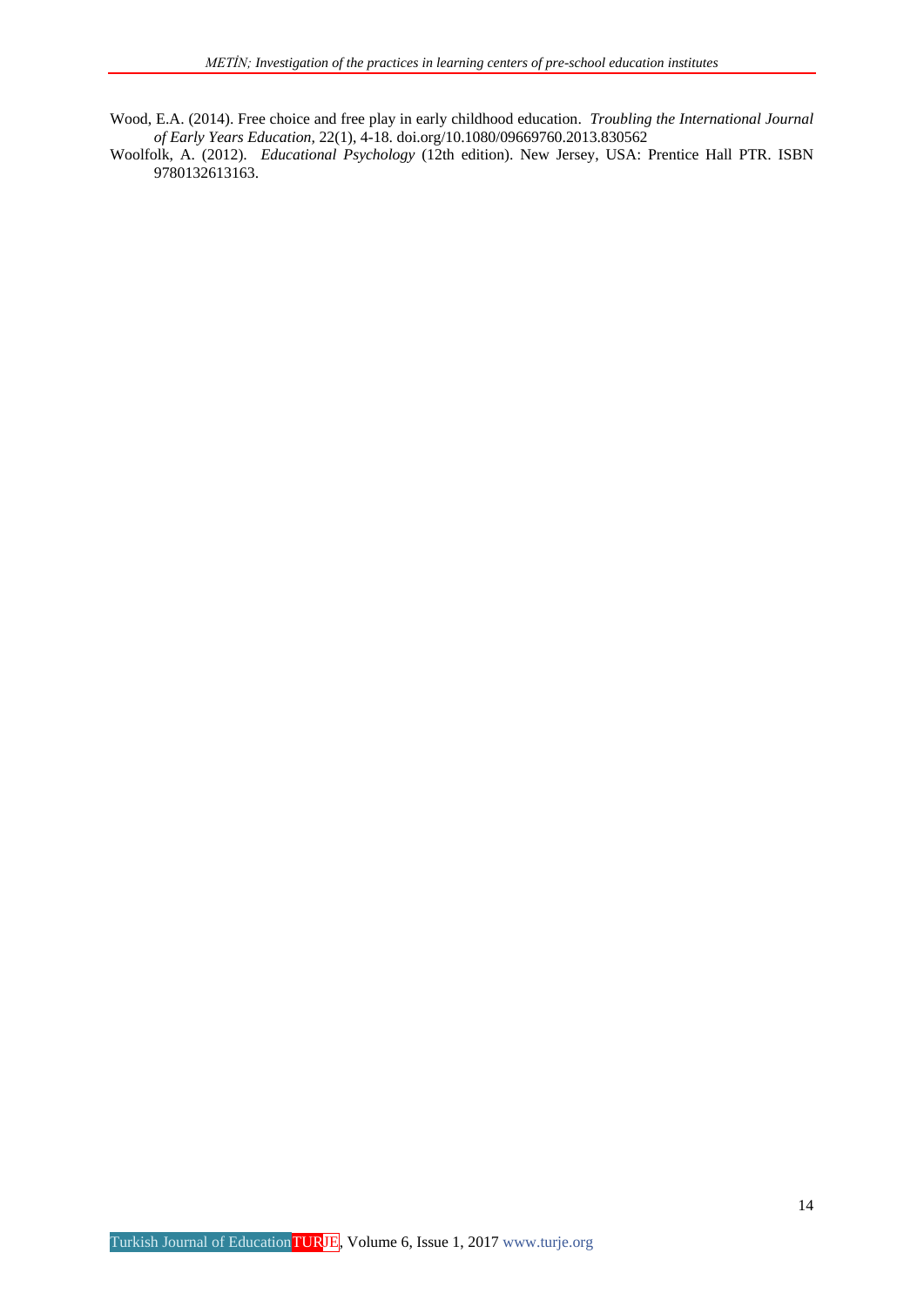## **TÜRKÇE GENİŞLETİLMİŞ ÖZET**

Öğrenme merkezleri okul öncesi eğitim kurumlarında öğrenme ortamının temel bileşenidir ve çalışma alanı, etkinlik alanı, etkinlik köşesi, istasyon gibi tanımlamaları yapılmaktadır. İkinci öğretmen olarak görülen fiziksel çevrenin önemli bir parçası olan öğrenme merkezleri çocuklara deneme ve keşfetme fırsatı sağlayan çocukların küçük grupla ya da bağımsız olarak çalıştığı bir yerdir ve öğrenme merkezleri farklı materyalleri içermekte, fiziksel olarak sınırları belirgin, birçok deneyimin ve etkinliğin oluştuğu bir alan özelliğine sahiptir. Çocuğun tüm gelişim alanına önemli katkıları olan öğrenme merkezlerinin düzenlenmesi beklenen yararın sağlanabilmesi ve programın amacına ulaşmasında önemli bir süreç olarak görülmektedir. Öğrenme merkezlerinin düzenlenmesinde birinci derecede sorumlu olan öğretmenin bir takım noktaları göz önünde tutması gerektirmektedir. Öğrenme merkezleri oluşturulurken çocukların yaş, gelişim özellikleri, büyüme, ilgi ve yeteneklerinin yanında merkezlerin birbiriyle olan ilişkisi, bazı merkezlerin doğal ışık, ışıklandırma gibi özel düzenleme gerektirmesi, çocuk sayısı ve sınıfın büyüklüğüne göre kaç merkezin oluşturulacağı ve merkezlerin genişliği gibi temel noktaların göz önünde tutulması gerekmektedir. Bununla birlikte çocuklara farklı öğrenme fırsatı sunacak farklı merkezlerin oluşturulması, küçük sınıfların iki merkezli olması, merkezlerin belirli aralıklarla güncellenmesi ve amaca uygun materyallerin eklenmesi ve en önemlisi merkezleri birbirinden ayrılması, merkezlerde bulunacak çocuk sayısını merkezleri büyüklüğüne göre belirlemesi gibi yollara gidilebilmektedir. Merkezlerde bulunan materyallerin nasıl kullanacağı, merkezlerin düzenli tutulması gibi kuralların oluşturulasıda merkezlerin amacına uygun kullanımına sağlamaktadır.

Türkiye'de okul öncesi eğitimde önemli bir yere sahip olan fiziksel çevre ile ilgili yapılan çalışmaların fiziksel mekânın değerlendirilmesi, gelişime etkisi, bazı merkezlerdeki uygulamaların incelenmesi gibi belli alanlar üzerinde yoğunlaştığı görülmektedir. 2013 yılında güncellenen Okul Öncesi Eğitim Programında öğrenme merkezlerinin önemi vurgulanmış ve düzenlenmesi ile ilgili geniş açıklamalara yer verilmiştir. Bu çalışmada öğretmenlerin öğrenme merkezlerini düzenleme ve kullanım durumlarını belirlemek, öğrenme merkezlerinde yaşadıkları sorunları ortaya koymak amaçlanmıştır.

Okul öncesi eğitim kurumlarında bulunan öğrenme merkezlerindeki uygulamaların yerinde incelenmesi amacıyla yapılan çalışma tarama modelinde olup nitel ve nicel araştırma yöntemlerinin bir arada kullanıldığı karma bir yöntem ile gerçekleştirilmiştir. Çalışma grubu 2014-2015 eğitim öğretim yılında Aydın il merkezinde Milli Eğitim Bakanlığı'na bağlı altı bağımsız anaokulu ile bünyesinde anasınıfı olan 27 ilköğretim okulundan rastgele seçilen altı anaokulu, dokuz anasınıfı öğretmeni olmak üzere toplam 15 öğretmenden oluşmaktadır.

Araştırmada veriler yapılandırılmış gözlem ve görüşme yöntemleri kullanılarak elde edilmiştir. Gözlem formu hazırlamak için araştırmacı tarafından alanla ilgili literatür taranmış, Milli Eğitim Bakanlığı Temel Eğitim Genel Müdürlüğü tarafından 2013 yılında güncellenen okul öncesi eğitim programındaki öğrenme merkezlerine ilişkin noktalar göz önüne alınmış, okul öncesi eğitim kurumlarındaki sınıflar incelenmiş ve öğretmenlerin görüşleri alınarak öğrenme merkezlerinin düzenlenmesi ve kullanımına yönelik iki bölümden oluşan bir gözlem formu oluşturulmuştur. Öğrenme Merkezleri Değerlendirme Gözlem Formu'nun ilk bölümünde "merkezlerin düzenlenmesine" yönelik 11, ikinci bölümünde "merkezlerin kullanımına" yönelik sekiz olmak üzere toplam 19 gözlem durumu yer almaktadır. Üçlü dereceli ölçeğin kullanıldığı form; "var", "yok" ve "kısmen" biçiminde derecelendirilmiş, her bir gözlem durumunun yanına gözleme yönelik açıklama kısmı eklenmiştir. Öğretmen Görüşme Formu ise gözlenen sınıf ve sınıf öğretmeni ile ilgili genel bilgilerin yer aldığı altı ve sınıf öğretmeninin öğrenme merkezlerine ilişkin görüşlerine yönelik altı olmak üzere 12 görüşme sorusundan oluşmaktadır. Ayrıca öğretmenlerin yaş, cinsiyet, çalışma yılı, mezun olduğu okul, sınıflarında bulunan çocuk sayısı ve sınıfın genişliğine yönelik beş sorunun yer aldığı Genel Bilgi Formu kullanılmıştır. Veri toplama sürecinde gerekli izinler alınıp yönetici ve öğretmelere araştırmanın amacı açıklandıktan sonra her sınıfta "merkezlerin düzenlenmesi" ile ilgili bölümde yer alan gözlem durumları araştırmacı tarafından sınıf ve sınıftaki materyaller gözlemlenerek kaydedilmiştir. Öğrenme "merkezlerinin kullanımı" ile ilgili bölüm ise; her sınıf için farklı üç günde yapılan gözlemlerle elde edilmiştir. Gözlem çocukların okula gelişinden merkezlerde oyun saatinin bitimine kadar geçen sürede yapılmıştır. Üç günlük gözlemler ayrı formlara kaydedilmiş ve üç günün sonunda gözlemler incelenerek ortak bir puan elde edilmiştir. Öğretmen görüşlerine yönelik form ise öğretmenler tarafından doldurulmuştur.

Verilerin analizinde betimsel ve içerik analiz yöntemlerinin kullanıldığı çalışmada önceden oluşturulan temalar kullanılmıştır. Öğrenme merkezlerinin düzenlenme durumu teması, "öğrenme merkezlerinin